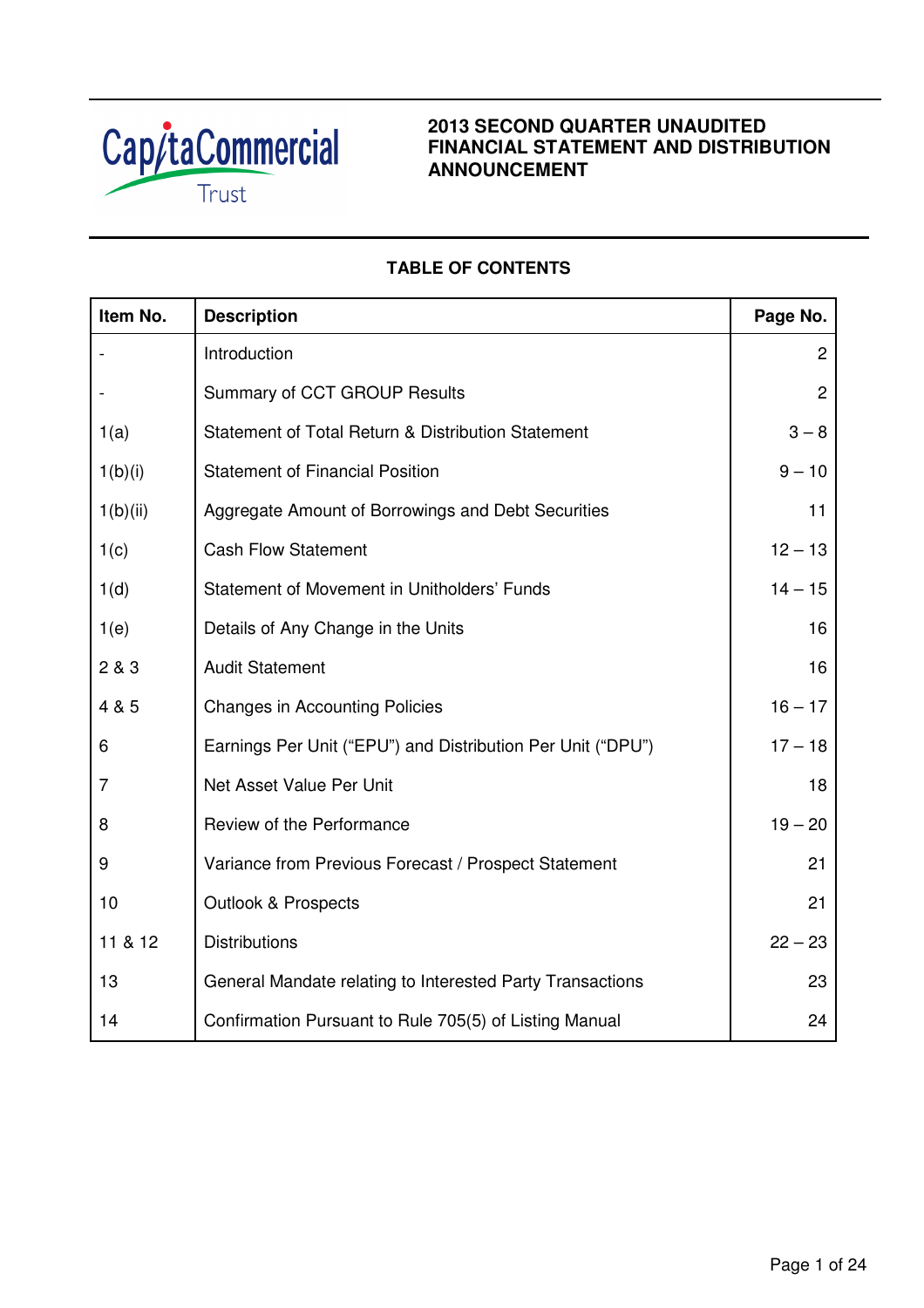### **INTRODUCTION**

CapitaCommercial Trust ("CCT") was established pursuant to a trust deed dated 6 February 2004 (as amended) executed between CapitaCommercial Trust Management Limited as manager of CCT (the "Manager") and HSBC Institutional Trust Services (Singapore) Limited as trustee of CCT (the "CCT Trustee").

As of 30 June 2013, CCT Group's portfolio consists of Capital Tower, Six Battery Road, One George Street, Raffles City (through CCT's 60.0% interest in RCS Trust), HSBC Building, Bugis Village, Golden Shoe Car Park, Wilkie Edge, Twenty Anson (through CCT's 100.0% equity interest in FirstOffice Pte. Ltd ("FOPL")) and CapitaGreen that is currently under development (through CCT's 40.0% interest in MSO Trust).

In Malaysia, CCT has a 30.0% stake in Quill Capita Trust ("QCT") and a 7.4% stake in the Malaysia Commercial Development Fund ("MCDF"). As MCDF is approaching the end of its stipulated term, MCDF divested all its real estate projects in 4Q 2012 and will commence liquidation after the expiration of its fund term in September 2013.

### **SUMMARY OF CCT GROUP RESULTS**

|                                                 | Actual<br>2Q 2013 | Actual<br>2Q 2012 | Change<br>% | Actual<br>1H 2013 | Actual<br>1H 2012 | Change<br>% |
|-------------------------------------------------|-------------------|-------------------|-------------|-------------------|-------------------|-------------|
| Gross Revenue (S\$'000)                         | 97,511            | 95,759            | 1.8         | 193,426           | 183,192           | 5.6         |
| Net Property Income (S\$'000)                   | 74,861            | 75,246            | (0.5)       | 149,771           | 145,182           | 3.2         |
| Distributable income (S\$'000)                  | 59,557            | 58,466            | 1.9         | 115,260           | 112,380           | 2.6         |
| Distribution per unit (cents)<br>For the period | $2.07^{(1)}$      | 2.06              | 0.5         | 4.01 $(1)$        | 3.96              | 1.3         |

### **Note:**

(1) DPU for 2Q 2013 and 1H 2013 were computed on the basis that none of the convertible bonds due 2015 ("CB due 2015") or convertible bonds due 2017 ("CB due 2017") collectively known as "Convertible Bonds", is converted into CCT units ("Units"). Accordingly, the actual quantum of DPU may differ if any of these Convertible Bonds is converted into Units on or before books closure date.

### **DISTRIBUTION AND BOOKS CLOSURE DATE**

| Distribution                               | From 1 January 2013 to 30 June 2013             |
|--------------------------------------------|-------------------------------------------------|
| Distribution Type                          | Taxable income                                  |
| Estimated Distribution Rate <sup>(1)</sup> | Taxable income distribution 4.01 cents per Unit |
| Books Closure Date                         | Wednesday, 31 July 2013                         |
| Payment Date                               | Thursday, 29 August 2013                        |

### **Note:**

(1) The above estimated DPU is computed on the basis that none of the Convertible Bonds is converted into Units on or before books closure date. Accordingly, the actual quantum of DPU may differ if any of these Convertible Bonds is converted into Units on or before books closure date.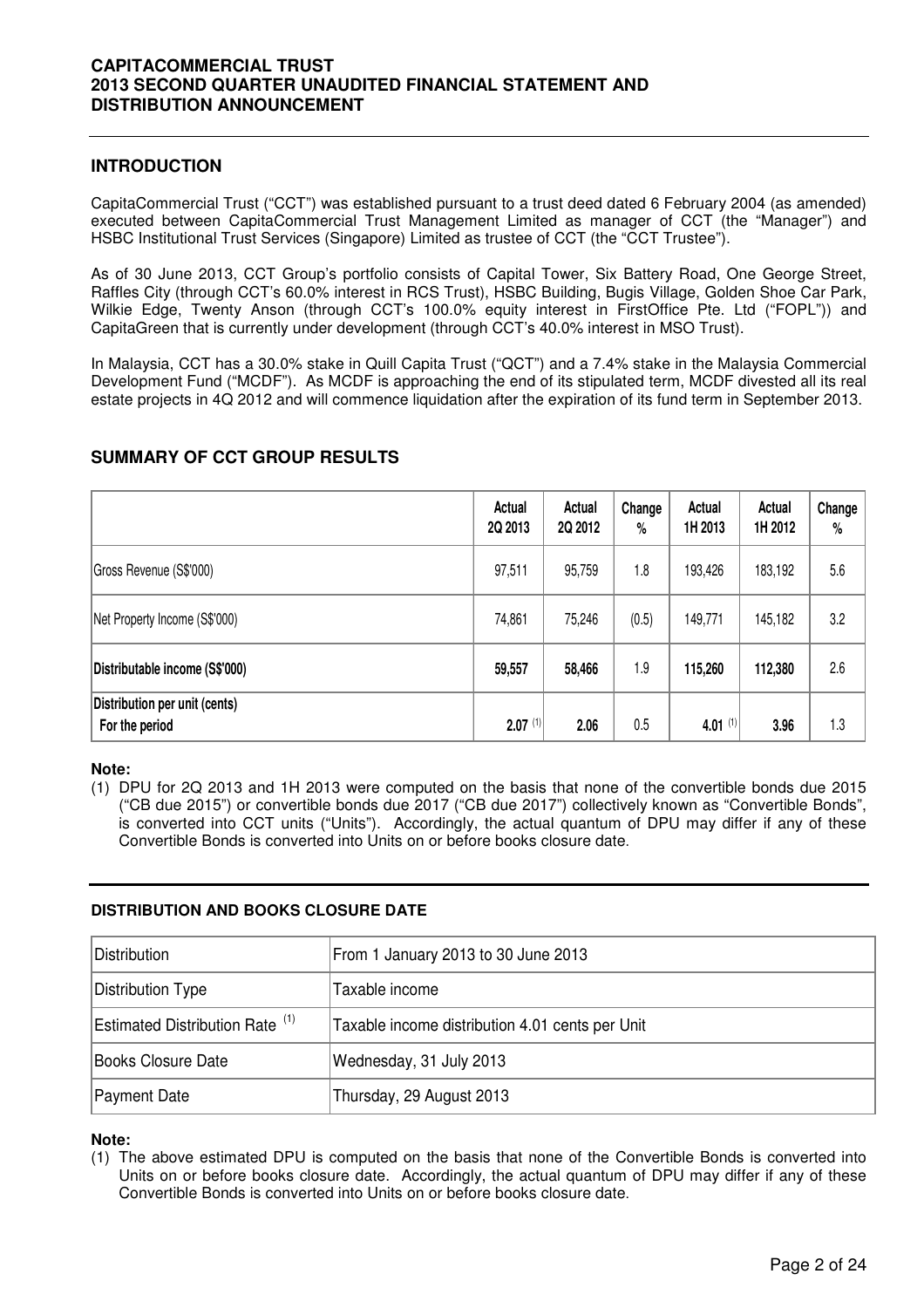#### **1(a)(i) Statement of Total Return & Distribution Statement (2Q 2013 vs 2Q 2012)**

|                                                                                                    |                |           | Group     |           | <b>Trust</b> |           |           |  |
|----------------------------------------------------------------------------------------------------|----------------|-----------|-----------|-----------|--------------|-----------|-----------|--|
| <b>Statement of Total Return</b>                                                                   | <b>Note</b>    | 2Q 2013   | 2Q 2012   | Change    | 2Q 2013      | 2Q 2012   | Change    |  |
|                                                                                                    |                | S\$'000   | S\$'000   | $\%$      | S\$'000      | S\$'000   | $\%$      |  |
| Gross rental income                                                                                |                | 84,897    | 81,943    | 3.6       | 48,797       | 46,171    | 5.7       |  |
| Car park income                                                                                    |                | 3,706     | 3,396     | 9.1       | 2,777        | 2,564     | 8.3       |  |
| Other income                                                                                       | $\mathbf{1}$   | 8,908     | 10,420    | (14.5)    | 6,750        | 8,444     | (20.1)    |  |
| <b>Gross revenue</b>                                                                               |                | 97,511    | 95,759    | 1.8       | 58,324       | 57,179    | 2.0       |  |
| Property management fees                                                                           |                | (2,736)   | (2,770)   | (1.2)     | (1, 277)     | (1,320)   | (3.3)     |  |
| Property tax                                                                                       |                | (6,678)   | (5,365)   | 24.5      | (3,401)      | (2,065)   | 64.7      |  |
| Other property operating expenses                                                                  |                | (13, 236) | (12, 378) | 6.9       | (7, 712)     | (7,201)   | 7.1       |  |
| <b>Property operating expenses</b>                                                                 |                | (22, 650) | (20, 513) | 10.4      | (12, 390)    | (10, 586) | 17.0      |  |
| Net property income                                                                                | $\overline{c}$ | 74,861    | 75,246    | (0.5)     | 45,934       | 46,593    | (1.4)     |  |
| Interest income                                                                                    | 3              | 579       | 708       | (18.2)    | 3,980        | 4,141     | (3.9)     |  |
| Investment income                                                                                  | 4              |           |           |           | 20,109       | 19,879    | 1.2       |  |
| Amortisation expense                                                                               | 5              | (988)     | (1,216)   | (18.8)    | (988)        | (1,216)   | (18.8)    |  |
| Manager's management fees:                                                                         |                |           |           |           |              |           |           |  |
| - Base fees                                                                                        |                | (2, 385)  | (2, 327)  | 2.5       | (1, 191)     | (1, 151)  | 3.5       |  |
| - Performance fees                                                                                 |                | (2,975)   | (2,844)   | 4.6       | (1,986)      | (1,863)   | 6.6       |  |
| Trust expenses                                                                                     |                | (1, 156)  | (659)     | 75.4      | (1,004)      | (520)     | 93.1      |  |
| Finance costs                                                                                      | 6              | (14, 794) | (18, 193) | (18.7)    | (10,089)     | (13, 498) | (25.3)    |  |
| Net income before share of profit of<br>associate                                                  |                | 53,142    | 50,715    | 4.8       | 54,765       | 52,365    | 4.6       |  |
| Share of profit of associate                                                                       | 7              | 974       | 1,171     | (16.8)    |              |           |           |  |
| Net income                                                                                         |                | 54,116    | 51,886    | 4.3       | 54,765       | 52,365    | 4.6       |  |
| Gain on remeasurement of financial<br>derivatives                                                  | 8              |           | 2,759     | <b>NM</b> |              | 2,759     | <b>NM</b> |  |
| Net change in fair value of investment<br>properties and investment property under<br>construction |                | 85,709    | 48,398    | 77.1      | 68,831       | 37,836    | 81.9      |  |
| Total return for the period before tax                                                             |                | 139,825   | 103,043   | 35.7      | 123,596      | 92,960    | 33.0      |  |
| Income tax                                                                                         |                |           |           |           |              |           |           |  |
| Total return for the period after tax                                                              |                | 139,825   | 103,043   | 35.7      | 123,596      | 92,960    | 33.0      |  |
| <b>Distribution Statement</b>                                                                      |                |           |           |           |              |           |           |  |
| Total return for the period before tax                                                             |                | 139,825   | 103,043   | 35.7      | 123,596      | 92,960    | 33.0      |  |
| Net tax and other adjustments                                                                      | 9              | (80, 268) | (43, 262) | 85.5      | (64, 039)    | (33, 179) | 93.0      |  |
| Income available for distribution to<br>unitholders                                                |                | 59,557    | 59,781    | (0.4)     | 59,557       | 59,781    | (0.4)     |  |
| Distributable income retained                                                                      | 10             |           | (1, 315)  | <b>NM</b> |              | (1, 315)  | <b>NM</b> |  |
| Distributable income to unitholders                                                                |                | 59,557    | 58,466    | 1.9       | 59,557       | 58,466    | 1.9       |  |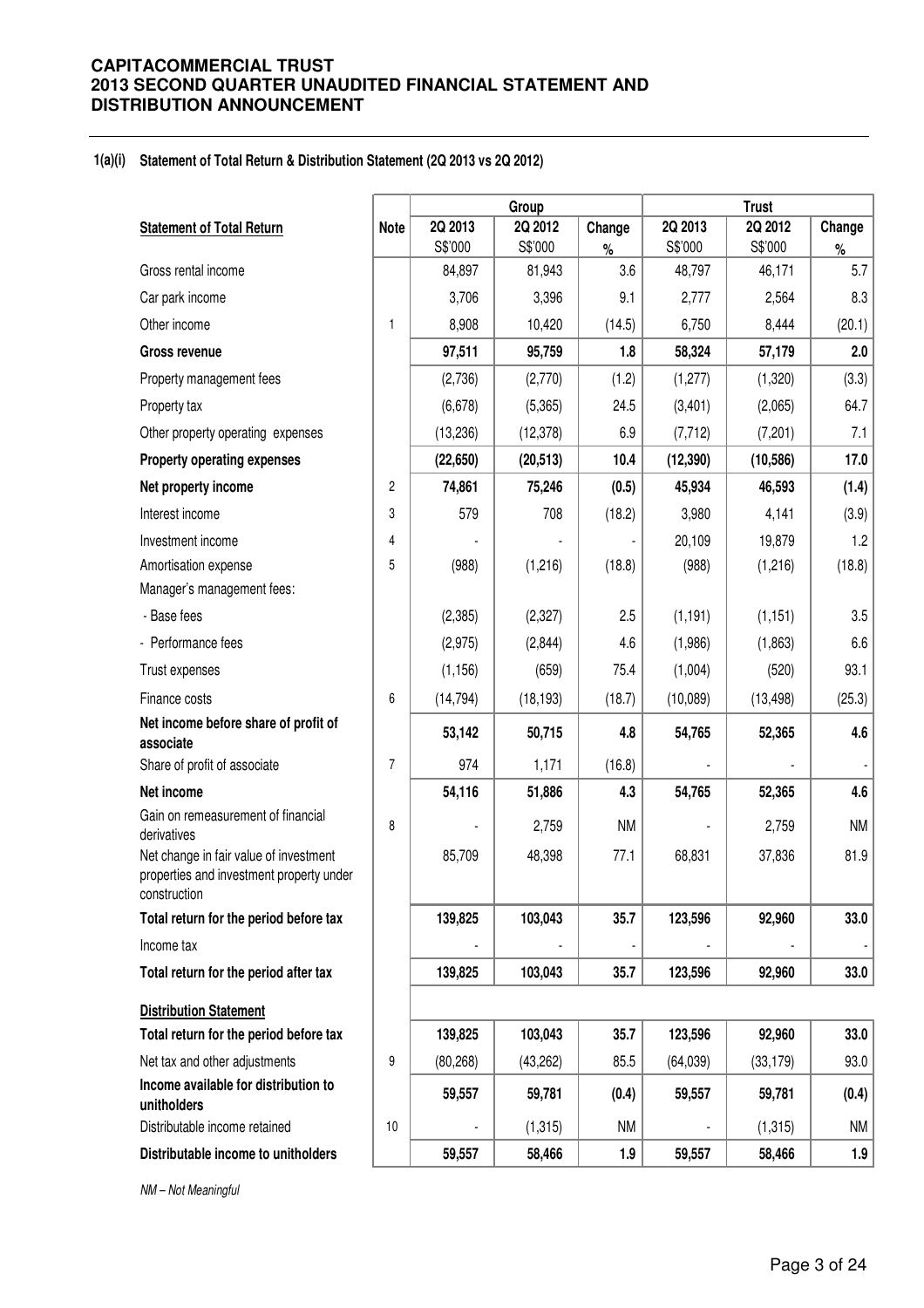### **Notes:**

(1) Other income include the following:-

- (a) Yield protection income from CapitaLand Singapore Limited ("CLS") amounting to S\$4.0 million in 2Q 2013 (S\$5.6 million for 2Q 2012) for One George Street. The amount was accrued pursuant to a Deed of Yield Protection dated 11 July 2008 in connection with the purchase of One George Street. Under the Deed of Yield Protection, CLS guarantees a minimum net property income ("NPI") of S\$49.5 million per annum, being 4.25% per annum of S\$1.165 billion (the purchase price of One George Street) for a period of 5 years from 11 July 2008 to 10 July 2013. The yield protection amount was accrued based on the number of days in the quarter.
- (b) Yield stabilization income of S\$1.0 million accrued in 2Q 2013 for Twenty Anson (S\$1.2 million for 2Q 2012). The amount was accrued pursuant to a Deed of Yield Stabilization dated 22 March 2012 in relation with the acquisition of 100.0% equity interest in FOPL, whereby a yield stabilization sum of S\$17.1 million was provided by the vendors to achieve a stabilized yield of up to 5.5% per annum of the property purchase value of S\$430.0 million, for a period of 3.5 years from 22 March 2012. For 2Q 2013, the yield stabilization sum was computed based on a yield of 4.0% per annum of the property purchase value of S\$430.0 million.
- (2) The following items have been included in arriving at net property income:-

|         | Group   |        |         | <b>Trust</b> |        |
|---------|---------|--------|---------|--------------|--------|
| 2Q 2013 | 2Q 2012 | Change | 2Q 2013 | 2Q 2012      | Change |
| S\$'000 | S\$'000 | $\%$   | S\$'000 | S\$'000      | $\%$   |
| 1761    | 1,019   | (82.7) | 135     | 991          | (86.4) |
| -       | 4       | NM     |         |              |        |

(3) Interest income include the following:-

Impairment losses on trade receivables

Depreciation and amortisation

|                                                                | Group   |         |        |                 | <b>Trust</b> |        |
|----------------------------------------------------------------|---------|---------|--------|-----------------|--------------|--------|
|                                                                | 2Q 2013 | 2Q 2012 | Change | 2Q 2013         | 2Q 2012      | Change |
|                                                                | S\$'000 | S\$'000 | %      | S\$'000         | S\$'000      | %      |
| Interest income from fixed deposits and current<br>accounts    | 54      | 183     | (70.5) | 32 <sub>l</sub> | 150          | (78.7) |
| Interest income from shareholder's loan to<br><b>MSO Trust</b> | 525     | 525     |        | 876             | 875          | 0.1    |
| Interest income from shareholder's loan to FOPL                |         |         |        | 3,072           | 3.116        | (1.4)  |
| Total                                                          | 579     | 708     | (18.2) | 3,980           | 4,141        | (3.9)  |

- (4) This relates to the income distribution from RCS Trust.
- (5) This relates to the amortisation of yield stabilization sum in relation to FOPL. The amortisation expense was computed based on 4.0% per annum of the property value of S\$430.0 million less the net income of existing leases of Twenty Anson.
- (6) Finance costs include the following:-

|                                    | Group   |         |        | <b>Trust</b> |         |        |  |
|------------------------------------|---------|---------|--------|--------------|---------|--------|--|
|                                    | 2Q 2013 | 2Q 2012 | Change | 2Q 2013      | 2Q 2012 | Change |  |
|                                    | S\$'000 | S\$'000 | %      | S\$'000      | S\$'000 | %      |  |
| Interest cost <sup>(6a)</sup>      | 11,675  | 14,218  | (17.9) | 7,629        | 10,126  | (24.7) |  |
| Amortisation and transaction costs | 3,119   | 3.975   | (21.5) | 2,460        | 3,372   | (27.0) |  |
| Total                              | 14,794  | 18,193  | (18.7) | 10,089       | 13,498  | (25.3) |  |

(6a) The decrease in interest cost was mainly due to lower interest rates and borrowings.

(7) Share of profit of associate relates to the equity accounting of QCT's results on a 3 month lag basis. The share of profit for 2Q 2013 was lower than 2Q 2012 due mainly to higher gain on remeasurement of financial derivatives recognised in 2Q 2012.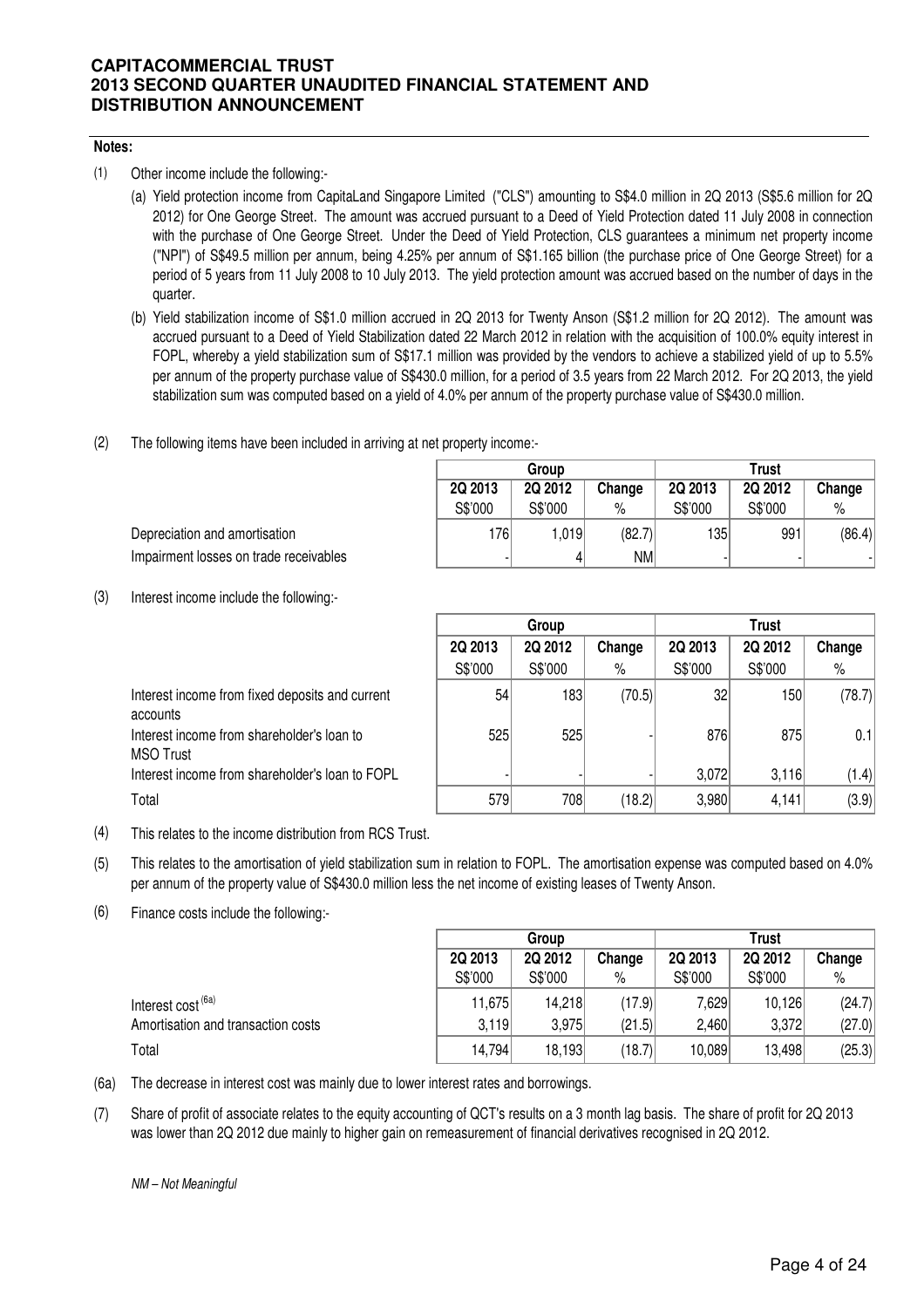- (8) Gain on remeasurement of financial derivatives in 2Q 2012 relates to the gain on the remeasurement of fair value of interest rate swaps for notional principal amount of S\$370.0 million. The interest rate swaps had expired on 18 Mar 2013.
- (9) Included in net tax and other adjustments are the following:-

|                                                       |           | Group    |        |           | Trust     |           |
|-------------------------------------------------------|-----------|----------|--------|-----------|-----------|-----------|
|                                                       | 2Q 2013   | 2Q 2012  | Change | 2Q 2013   | 2Q 2012   | Change    |
|                                                       | S\$'000   | S\$'000  | %      | S\$'000   | S\$'000   | %         |
| Manager's management fee payable in Units             | 3,148     | 3,132    | 0.5    | 1,051     | 1,053     | (0.2)     |
| Trustee's fees                                        | 206       | 202      | 2.0    | 151       | 146       | 3.4       |
| Net change in fair value of investment properties and | (85,709)  | (48,398) | 77.1   | (68, 831) | (37, 836) | 81.9      |
| investment property under construction                |           |          |        |           |           |           |
| Gain on remeasurement of financial derivatives        |           | (2,759)  | NM     |           | (2,759)   | <b>NM</b> |
| Amortisation and transaction costs                    | 3.119     | 3,975    | (21.5) | 2,460     | 3,372     | (27.0)    |
| Net tax exempt income distribution received           |           | 1,882    | NM     |           | 1,882     | NM        |
| Net profits from subsidiaries                         | (625)     | (270)    | NM     |           |           |           |
| Temporary differences and other adjustments           | (407)     | (1,026)  | (60.3) | 1,130     | 963       | 17.3      |
| Total                                                 | (80, 268) | (43,262) | 85.5   | (64, 039) | (33, 179) | 93.0      |

(10) Distributable income retained for 2Q 2012 relates to the retention of tax-exempt QCT's net distribution income received.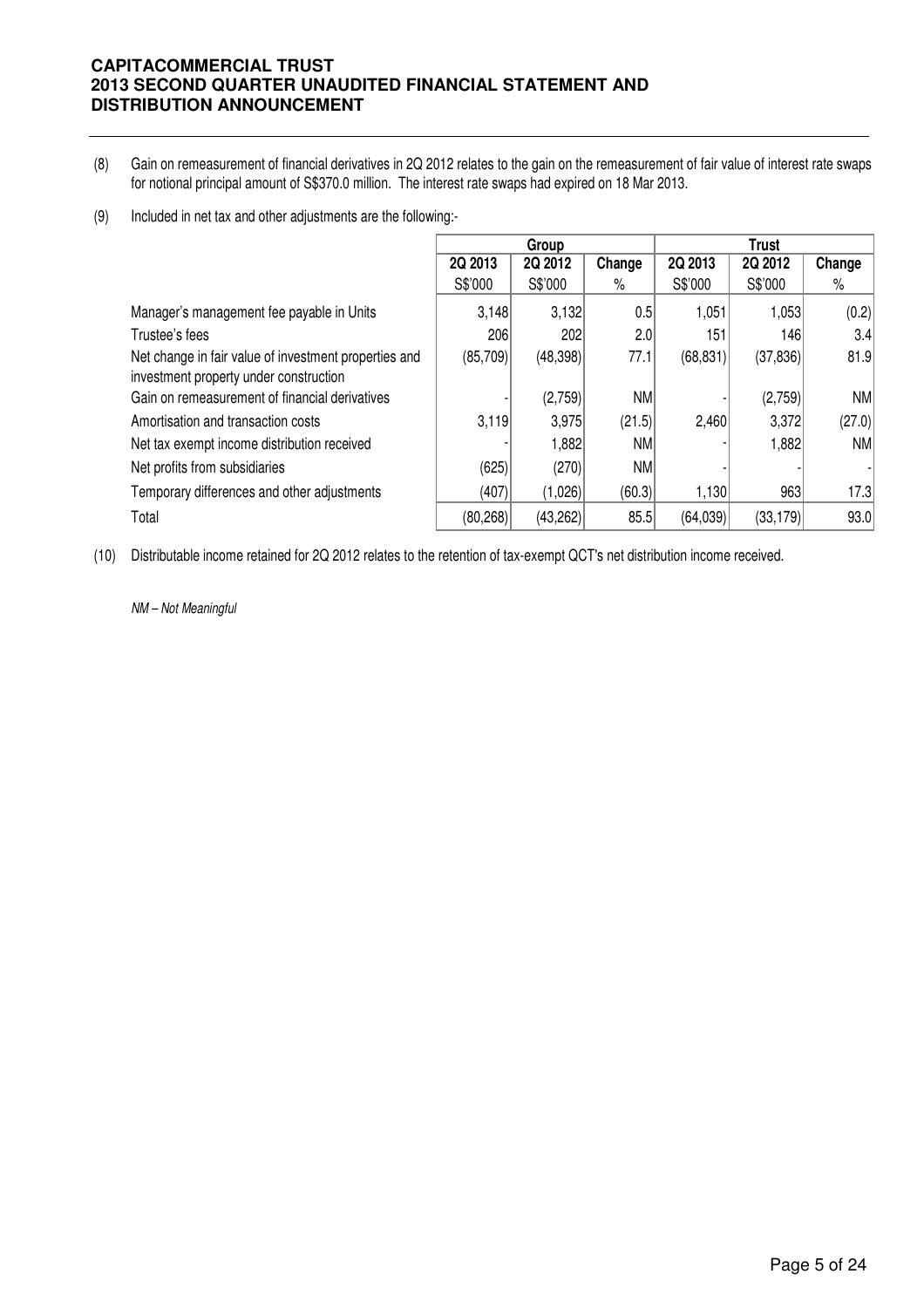#### **1(a)(ii) Statement of Total Return & Distribution Statement (1H 2013 vs 1H 2012)**

|                                                                                                    |             |           | Group     |           | <b>Trust</b> |           |           |  |
|----------------------------------------------------------------------------------------------------|-------------|-----------|-----------|-----------|--------------|-----------|-----------|--|
| <b>Statement of Total Return</b>                                                                   | <b>Note</b> | 1H 2013   | 1H 2012   | Change    | 1H 2013      | 1H 2012   | Change    |  |
|                                                                                                    |             | S\$'000   | S\$'000   | $\%$      | S\$'000      | S\$'000   | $\%$      |  |
| Gross rental income                                                                                |             | 169,982   | 159,121   | 6.8       | 97,589       | 91,337    | 6.8       |  |
| Car park income                                                                                    |             | 7,294     | 6,653     | 9.6       | 5,472        | 5,016     | 9.1       |  |
| Other income                                                                                       | 1           | 16,150    | 17,418    | (7.3)     | 12,033       | 14,587    | (17.5)    |  |
| <b>Gross revenue</b>                                                                               |             | 193,426   | 183,192   | 5.6       | 115,094      | 110,940   | 3.7       |  |
| Property management fees                                                                           |             | (5, 471)  | (5, 410)  | 1.1       | (2, 546)     | (2,646)   | (3.8)     |  |
| Property tax                                                                                       |             | (12, 941) | (9,621)   | 34.5      | (6, 438)     | (3,506)   | 83.6      |  |
| Other property operating expenses                                                                  |             | (25, 243) | (22, 979) | 9.9       | (14, 463)    | (13,077)  | 10.6      |  |
| <b>Property operating expenses</b>                                                                 |             | (43, 655) | (38,010)  | 14.9      | (23, 447)    | (19, 229) | 21.9      |  |
| Net property income                                                                                | 2           | 149,771   | 145,182   | 3.2       | 91,647       | 91,711    | (0.1)     |  |
| Interest income                                                                                    | 3           | 1,203     | 1,815     | (33.7)    | 7,964        | 5,865     | 35.8      |  |
| Investment income                                                                                  | 4           |           |           |           | 41,644       | 41,755    | (0.3)     |  |
| Amortisation expense                                                                               | 5           | (2,276)   | (1, 389)  | 63.9      | (2,276)      | (1,389)   | 63.9      |  |
| Manager's management fees:                                                                         |             |           |           |           |              |           |           |  |
| - Base fees                                                                                        |             | (4,714)   | (4,603)   | 2.4       | (2, 352)     | (2, 281)  | 3.1       |  |
| - Performance fees                                                                                 |             | (5,905)   | (5,616)   | 5.1       | (3,916)      | (3,661)   | 7.0       |  |
| Trust expenses                                                                                     | 6           | (1,984)   | (1,060)   | 87.2      | (1,694)      | (804)     | <b>NM</b> |  |
| Finance costs                                                                                      | 7           | (32, 411) | (37, 142) | (12.7)    | (23,050)     | (27, 753) | (16.9)    |  |
| Net income before share of profit of<br>associate                                                  |             | 103,684   | 97,187    | 6.7       | 107,967      | 103,443   | 4.4       |  |
| Share of profit of associate                                                                       | 8           | 1,950     | 2,171     | (10.2)    |              |           |           |  |
| Net income                                                                                         |             | 105,634   | 99,358    | 6.3       | 107,967      | 103,443   | 4.4       |  |
| Gain on remeasurement of financial<br>derivatives                                                  | 9           | 2,519     | 5,304     | (52.5)    | 2,519        | 5,304     | (52.5)    |  |
| Net change in fair value of investment<br>properties and investment property under<br>construction |             | 85,709    | 48,398    | 77.1      | 68,831       | 37,836    | 81.9      |  |
| Total return for the period before tax                                                             |             | 193,862   | 153,060   | 26.7      | 179,317      | 146,583   | 22.3      |  |
| Income tax                                                                                         |             |           |           |           |              |           |           |  |
| Total return for the period after tax                                                              |             | 193,862   | 153,060   | 26.7      | 179,317      | 146,583   | 22.3      |  |
| <b>Distribution Statement</b>                                                                      |             |           |           |           |              |           |           |  |
| Total return for the period before tax                                                             |             | 193,862   | 153,060   | 26.7      | 179,317      | 146,583   | 22.3      |  |
| Net tax and other adjustments                                                                      | 10          | (75, 901) | (39, 365) | 92.8      | (62, 256)    | (32, 888) | 89.3      |  |
| Income available for distribution to<br>unitholders                                                |             | 117,961   | 113,695   | 3.8       | 117,061      | 113,695   | 3.0       |  |
| Distributable income retained                                                                      | 11          | (2,701)   | (1, 315)  | <b>NM</b> | (1,801)      | (1, 315)  | 37.0      |  |
| Distributable income to unitholders                                                                |             | 115,260   | 112,380   | 2.6       | 115,260      | 112,380   | 2.6       |  |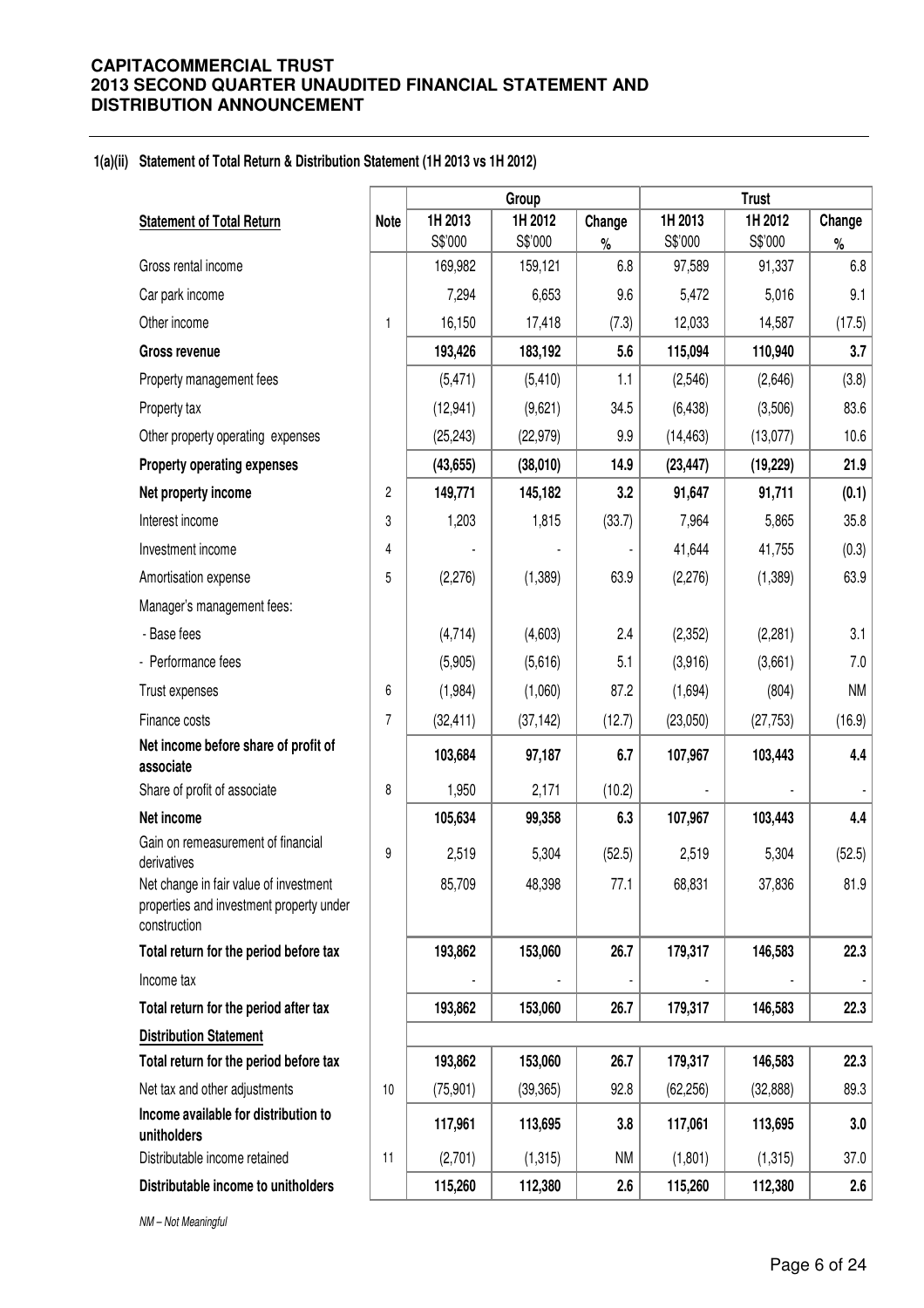### **Notes:**

- (1) Other income include the following:-
	- (a) Yield protection income from CapitaLand Singapore Limited amounting to S\$7.4 million for 1H 2013 (S\$9.2 million for 1H 2012) from One George Street. Please refer to note (1)(a) on page 4 for more details; and
	- (b) Yield stabilization income of S\$2.3 million accrued for 1H 2013 (S\$1.4 million for 1H 2012) from Twenty Anson. Please refer to note (1)(b) on page 4 for more details.
- (2) The following items have been included in arriving at net property income:-

|         | Group   |           | <b>Trust</b> |         |        |  |
|---------|---------|-----------|--------------|---------|--------|--|
| 1H 2013 | 1H 2012 | Change    | 1H 2013      | 1H 2012 | Change |  |
| S\$'000 | S\$'000 | $\%$      | S\$'000      | S\$'000 | $\%$   |  |
| 770     | 2,327   | (66.9)    | 689          | 2,271   | (69.7) |  |
|         | 5       | <b>NM</b> |              |         | NM     |  |

Depreciation and amortisation Impairment losses on trade receivables

(3) Interest income include the following:-

|                                                             | Group              |                    |                | Trust              |                    |                |  |
|-------------------------------------------------------------|--------------------|--------------------|----------------|--------------------|--------------------|----------------|--|
|                                                             | 1H 2013<br>S\$'000 | 1H 2012<br>S\$'000 | Change<br>$\%$ | 1H 2013<br>S\$'000 | 1H 2012<br>S\$'000 | Change<br>$\%$ |  |
| Interest income from fixed deposits and current<br>accounts | 159                | 765                | (79.2)         | 112                | 705                | (84.1)         |  |
| Interest income from shareholder's loan to MSO Trust        | .044               | 1,050              | (0.6)          | 1,741              | 1,750              | (0.5)          |  |
| Interest income from shareholder's loan to FOPL             |                    |                    |                | 6,111              | 3,410              | 79.2           |  |
| Total                                                       | ,203               | 1,815              | (33.7)         | 7,964              | 5,865              | 35.8           |  |

- (4) This relates to income distribution from RCS Trust and QCT.
- (5) This relates to the amortisation of yield stabilization sum in relation to FOPL. The amortisation expense was computed based on 4.0% per annum of the property value of S\$430.0 million less the net income of existing leases of Twenty Anson.
- (6) Increase in Trust expenses was due mainly to higher unitholders expenses incurred.
- (7) Included in finance costs are the following:-

|                                    |         | Group   |        |         | I rust  |        |  |
|------------------------------------|---------|---------|--------|---------|---------|--------|--|
|                                    | 1H 2013 | 1H 2012 | Change | 1H 2013 | 1H 2012 | Change |  |
|                                    | S\$'000 | S\$'000 | $\%$   | S\$'000 | S\$'000 | $\%$   |  |
| Interest cost <sup>(7a)</sup>      | 26,083  | 29,165  | (10.6) | 18,042  | 20,980  | (14.0) |  |
| Amortisation and transaction costs | 6,328   | 7,977   | (20.7) | 5,008   | 6,773   | (26.1) |  |
| Total                              | 32,411  | 37,142  | (12.7) | 23,050  | 27,753  | (16.9) |  |

- (7a) The decrease in interest cost was mainly due to lower interest rates and borrowings.
- (8) Share of profit of associate relates to the equity accounting of QCT's results on a 3 month lag basis.
- (9) Gain on remeasurement of financial derivatives relates to the gain on the remeasurement of fair value of interest rate swaps for notional principal amount of S\$370.0 million. The interest rate swaps had expired on 18 Mar 2013.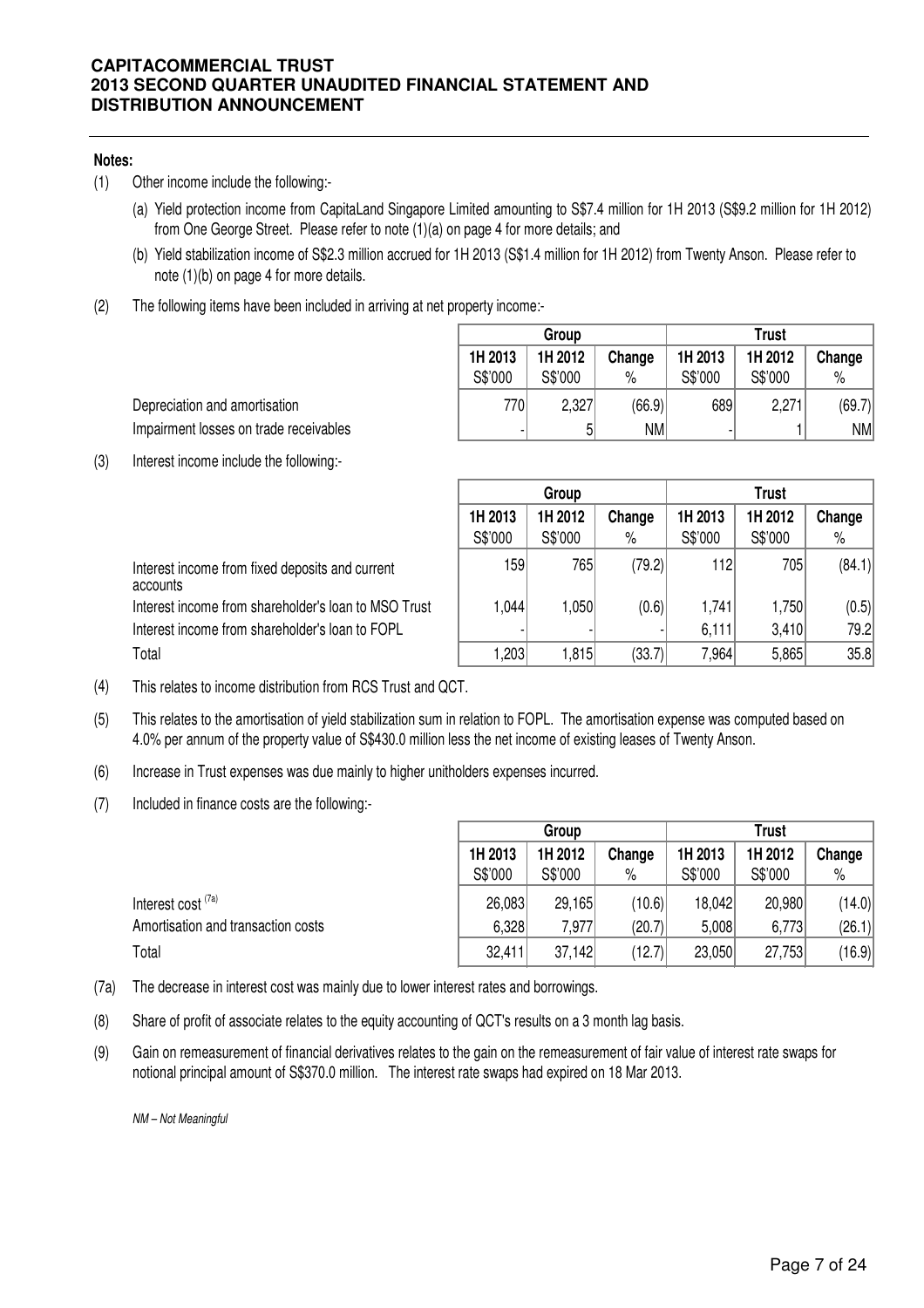| (10) | Included in the net tax and other adjustments are the following:- |  |  |
|------|-------------------------------------------------------------------|--|--|
|------|-------------------------------------------------------------------|--|--|

|                                                                                                 |                    | Group              |                  |                    | <b>Trust</b>       |             |
|-------------------------------------------------------------------------------------------------|--------------------|--------------------|------------------|--------------------|--------------------|-------------|
|                                                                                                 | 1H 2013<br>S\$'000 | 1H 2012<br>S\$'000 | Change<br>%      | 1H 2013<br>S\$'000 | 1H 2012<br>S\$'000 | Change<br>% |
| Manager's management fee paid and payable in Units                                              | 6,265              | 6,213              | 0.8              | 2,082              | 2.091              | (0.4)       |
| Trustee's fees                                                                                  | 408                | 399                | 2.3 <sub>1</sub> | 298                | 290                | 2.8         |
| Net change in fair value of investment properties and<br>investment property under construction | (85,709)           | (48,398)           | 77.1             | (68, 831)          | (37, 836)          | 81.9        |
| Gain on remeasurement of financial derivatives                                                  | (2,519)            | (5,304)            | (52.5)           | (2,519)            | (5,304)            | (52.5)      |
| Amortisation and transaction costs                                                              | 6,328              | 7,977              | (20.7)           | 5,008              | 6,773              | (26.1)      |
| Net tax exempt income distribution received (10a)                                               | 1,801              | 1,882              | (4.3)            | 1,801              | 1,882              | (4.3)       |
| Net profits from subsidiaries                                                                   | (1,074)            | (344)              | <b>NM</b>        |                    |                    |             |
| Other items                                                                                     | (1.401)            | (1,790)            | (21.7)           | (95)               | (784)              | (87.9)      |
| Total                                                                                           | (75, 901)          | (39, 365)          | 92.8             | (62, 256)          | (32, 888)          | 89.3        |

- (10a) This relates mainly to distribution income from QCT.
- (11) In 1H 2013, this relates to retention of S\$1.8 million net tax exempt income from QCT and retention of RCS Trust's taxable income of S\$0.9 million (CCT's 60.0% interest). RCS Trust's taxable income of S\$0.9 million will be released for distribution in 2H 2013. In 1H 2012, it relates to retention of S\$1.3 million of tax-exempt income of QCT's net distribution income received.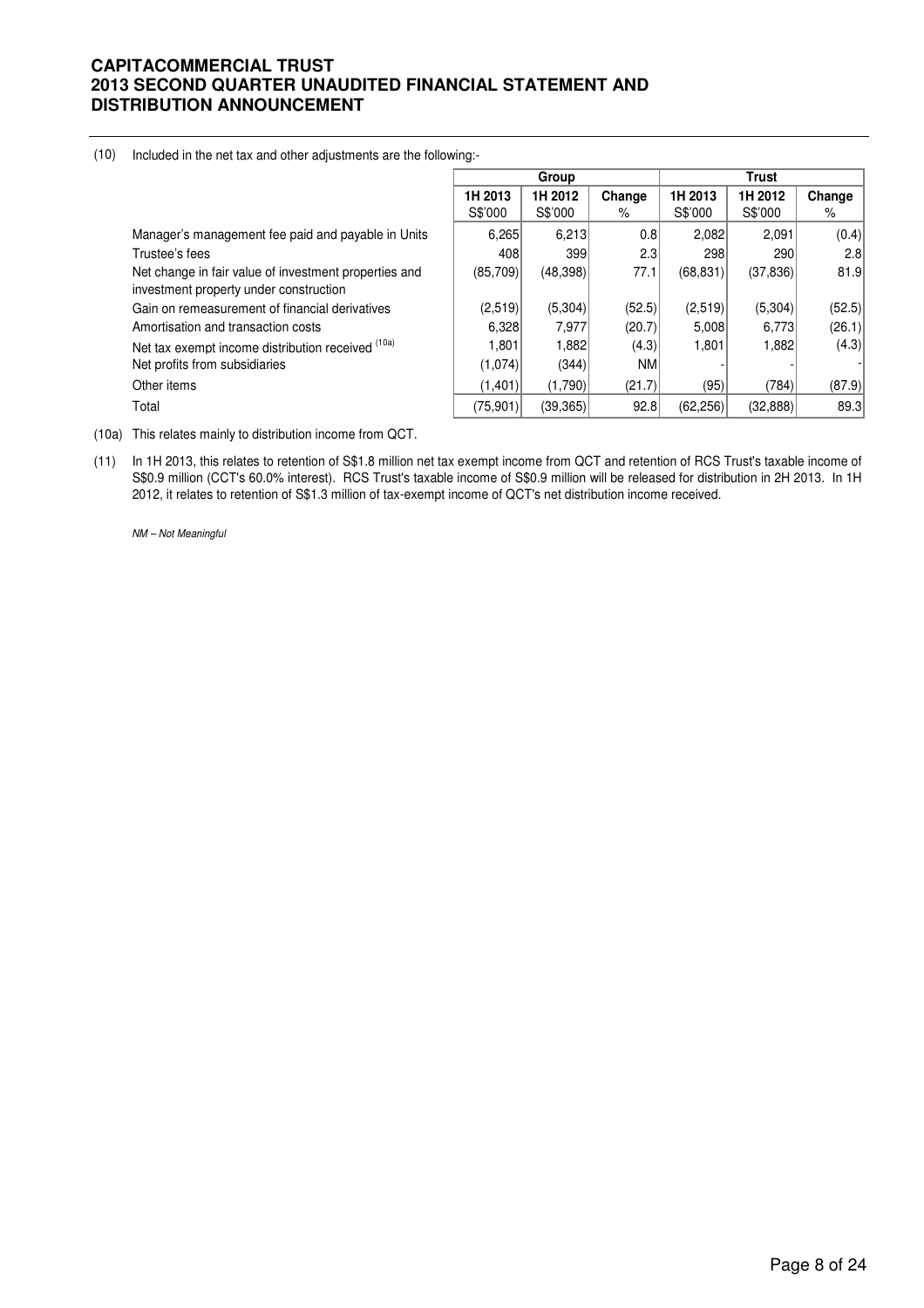#### **1(b)(i) Statement of Financial Position as at 30 June 2013 vs 31 December 2012**

|                                          |                |                            | Group               |                |                            | <b>Trust</b>        |                |
|------------------------------------------|----------------|----------------------------|---------------------|----------------|----------------------------|---------------------|----------------|
|                                          | <b>Note</b>    | <b>Jun 2013</b><br>S\$'000 | Dec 2012<br>S\$'000 | Change<br>$\%$ | <b>Jun 2013</b><br>S\$'000 | Dec 2012<br>S\$'000 | Change<br>$\%$ |
| Non-current assets                       |                |                            |                     |                |                            |                     |                |
| Plant and equipment                      |                | 1,049                      | 898                 | 16.8           | 939                        | 756                 | 24.2           |
| Investment properties                    | $\mathbf{1}$   | 6,483,200                  | 6,380,200           | 1.6            | 4,287,000                  | 4,208,000           | 1.9            |
| Investment property under construction   | $\overline{c}$ | 333,908                    | 314,880             | 6.0            |                            |                     |                |
| Subsidiaries                             | 3              |                            |                     |                | 435,576                    | 435,576             |                |
| Associate                                | 4              | 67,779                     | 66,491              | 1.9            | 51,479                     | 51,479              |                |
| Joint ventures                           | 5              | 64,800                     | 64,800              |                | 967,260                    | 963,093             | 0.4            |
| Intangible asset                         | 6              | 10,637                     | 12,913              | (17.6)         | 10,636                     | 12,913              | (17.6)         |
| <b>Total non-current assets</b>          |                | 6,961,373                  | 6,840,182           | 1.8            | 5,752,890                  | 5,671,817           | 1.4            |
| <b>Current assets</b>                    |                |                            |                     |                |                            |                     |                |
| Available-for-sale unquoted investment   | $\overline{7}$ | 6                          | 6                   |                | 6                          | 6                   |                |
| Trade and other receivables              |                | 19,934                     | 23,296              | (14.4)         | 35,079                     | 33,546              | 4.6            |
| Cash and cash equivalents                |                | 74,652                     | 139,520             | (46.5)         | 33,387                     | 96,299              | (65.3)         |
| <b>Total current assets</b>              |                | 94,592                     | 162,822             | (41.9)         | 68,472                     | 129,851             | (47.3)         |
| <b>Total assets</b>                      |                | 7,055,965                  | 7,003,004           | 0.8            | 5,821,362                  | 5,801,668           | 0.3            |
| <b>Current liabilities</b>               |                |                            |                     |                |                            |                     |                |
| Trade and other payables                 |                | 78,190                     | 87,139              | (10.3)         | 33,787                     | 38,993              | (13.4)         |
| Current portion of security deposits     |                | 19,603                     | 17,699              | 10.8           | 7,921                      | 7,598               | 4.3            |
| Interest-bearing liabilities             | 8              |                            | 50,000              | <b>NM</b>      |                            | 50,000              | <b>NM</b>      |
| Fair value of financial derivatives      | 9              |                            | 2,519               | <b>NM</b>      |                            | 2,519               | <b>NM</b>      |
| Current tax payable                      |                |                            | 102                 | <b>NM</b>      |                            | 101                 | <b>NM</b>      |
| <b>Total current liabilities</b>         |                | 97,793                     | 157,459             | (37.89)        | 41,708                     | 99,211              | (58.0)         |
| <b>Non-current liabilities</b>           |                |                            |                     |                |                            |                     |                |
| Non-current portion of security deposits |                | 33,295                     | 31,654              | 5.2            | 23,146                     | 20,133              | 15.0           |
| Interest-bearing liabilities             | 10             | 1,643,183                  | 1,645,016           | (0.1)          | 841,765                    | 864,521             | (2.6)          |
| Loans from joint venture partners        | 11             | 64,800                     | 64,800              |                |                            |                     |                |
| Convertible bonds - liability component  | 12             | 347,997                    | 377,071             | (7.7)          | 347,997                    | 377,071             | (7.7)          |
| Fair value of financial derivatives      | 13             | 17,309                     | 12,351              | 40.1           | 16,013                     | 10,693              | 49.8           |
| <b>Total non-current liabilities</b>     |                | 2,106,584                  | 2,130,892           | (1.1)          | 1,228,921                  | 1,272,418           | (3.4)          |
| <b>Total liabilities</b>                 |                | 2,204,377                  | 2,288,351           | (3.7)          | 1,270,629                  | 1,371,629           | (7.4)          |
| <b>Net assets</b>                        |                | 4,851,588                  | 4,714,653           | 2.9            | 4,550,733                  | 4,430,039           | 2.7            |
| Unitholders' funds                       |                | 4,851,588                  | 4,714,653           | 2.9            | 4,550,733                  | 4,430,039           | 2.7            |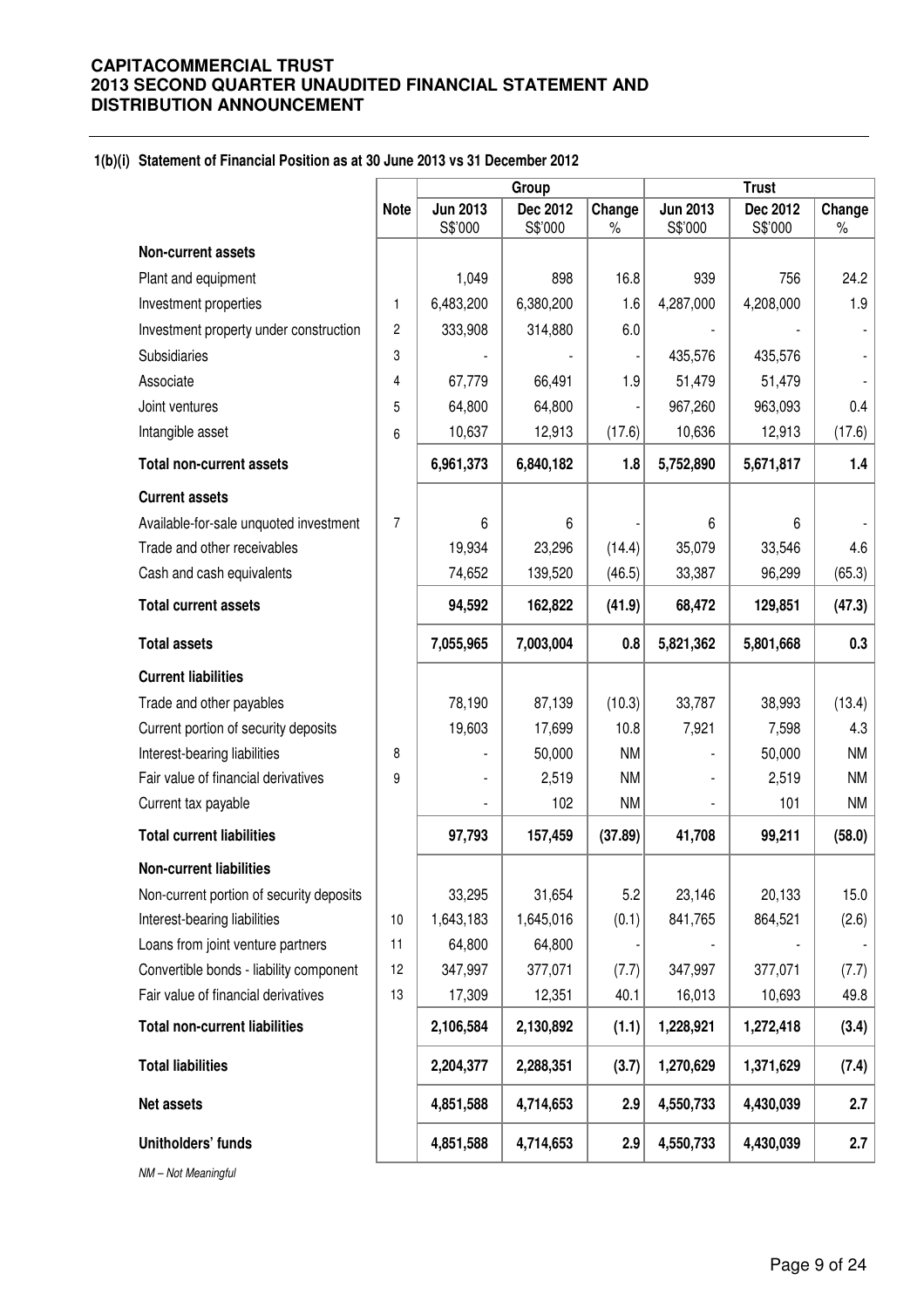- (1) The increase in the Group's investment properties was mainly due to the increase in property values as at 30 June 2013.
- (2) Investment property under construction refers to CCT's 40.0% interest in CapitaGreen. The increase in value was primarily due to construction and related cost incurred in 1H 2013 and also an increase in the valuation of the land by S\$0.4 million to S\$266.0 million (CCT's 40.0% interest) as at 30 June 2013 as compared with S\$265.6 million as at 31 December 2012 .
- (3) This relates to the investments in wholly owned subsidiaries, CCT MTN Pte. Ltd. of \$1 and FOPL of S\$435.6 million at the Trust level.
- (4) This relates to the 30.0% investment in QCT. QCT is a Malaysia-listed real estate investment trust focused on acquiring and investing in commercial properties in Malaysia.
- (5) At the Trust level, it relates to investments in RCS Trust of S\$836.9 million (CCT's 60.0% interest) and in MSO Trust of S\$130.4 million (CCT's 40.0% interest). At the Group level, S\$64.8 million is CCT's 40.0% interest in third party shareholders' loan to MSO Trust.
- (6) This relates to the unamortised yield stabilization sum receivable by the Group for its wholly owned subsidiary, FOPL. The intangible asset is amortised over the yield stabilization period of 3.5 years commencing on 22 March 2012.
- (7) This relates to the investment in MCDF as at 30 June 2013.
- (8) This relates to the S\$50.0 million fixed rate notes as at 31 December 2012 that had matured and repaid on 10 June 2013.
- (9) This relates to the fair value of the interest rate swaps of notional principal amount of S\$370.0 million as at 31 December 2012. The interest rate swaps had expired on 18 March 2013.
- (10) Interest-bearing liabilities under Non-current liabilities as at 30 June 2013 comprised of:
	- a) Secured term loan by RCS Trust of gross borrowing of S\$1.0 billion (CCT's 60.0% interest is S\$600.0 million);
	- b) Secured term loan and bank loan from revolving credit facility by MSO Trust of gross borrowings of S\$520.0 million (CCT's 40.0% interest is S\$208.0 million);
	- c) Unsecured fixed rate notes totaling S\$270.0 million and JPY10.0 billion (hedged via cross currency swap to S\$148.3 million); and
	- d) Unsecured bank borrowings of S\$450.0 million.
- (11) This relates to the third-party shareholders' loan to MSO Trust, in which CCT has 40.0% interest.
- (12) This relates to the CB due 2015 of S\$190.3 million (31 December 2012: S\$224.5 million) and CB due 2017 of S\$175.0 million (31 December 2012: S\$175.0 million) which are measured at amortised cost.
- (13) At the Trust level, it relates to the fair value of cross currency swap to hedge the JPY notes (as mentioned in note 10(c) above). At the Group level, it relates to the fair value of cross currency swap to hedge the JPY notes as well as CCT's 40.0% interest of the fair value of interest rate swaps of MSO Trust.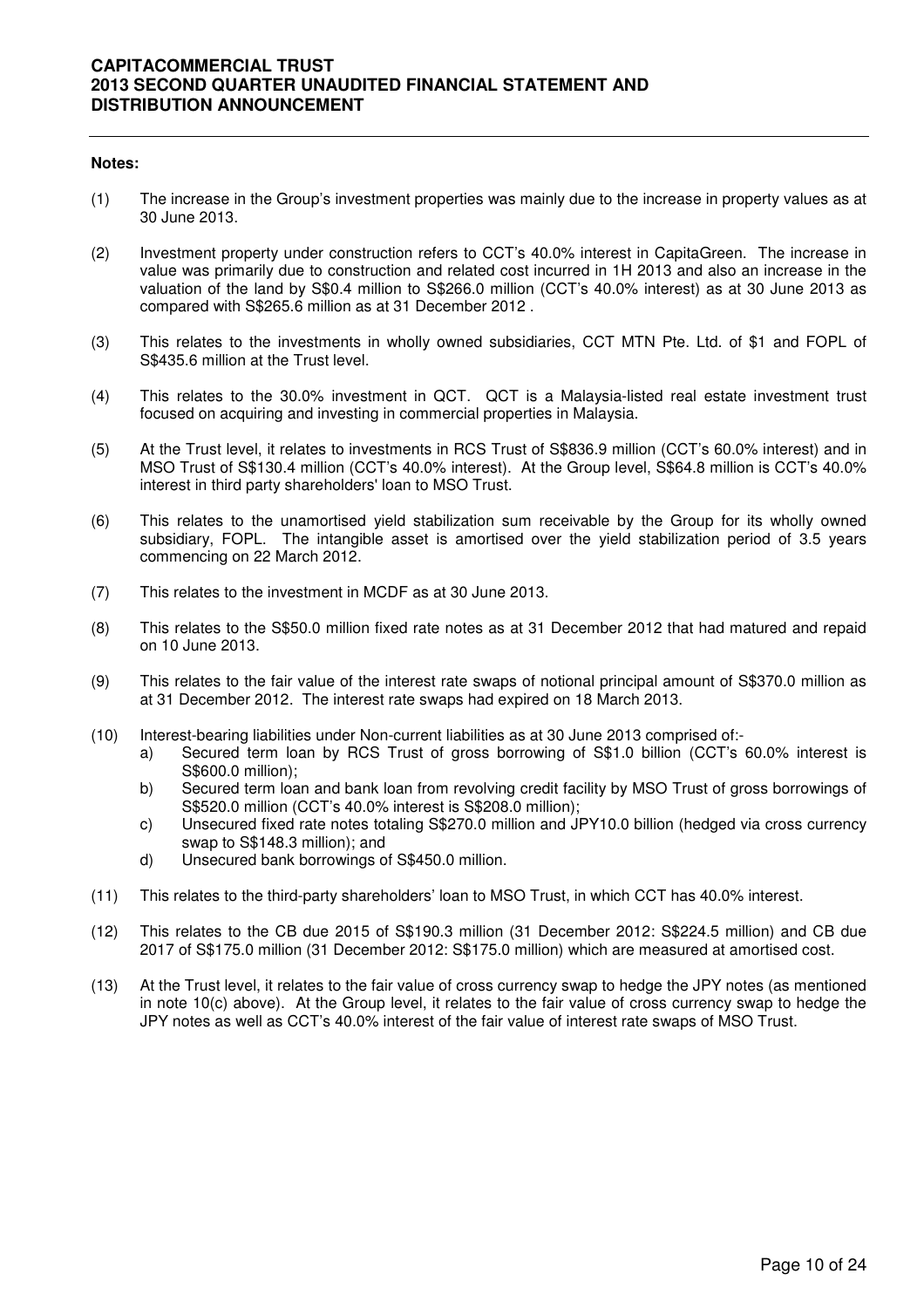|                                                    |                 | Group     |           |                 | <b>Trust</b> |        |
|----------------------------------------------------|-----------------|-----------|-----------|-----------------|--------------|--------|
|                                                    | <b>Jun 2013</b> | Dec 2012  | Change    | <b>Jun 2013</b> | Dec 2012     | Change |
|                                                    | S\$'000         | S\$'000   | %         | S\$'000         | S\$'000      | $\%$   |
| <b>Secured borrowings</b>                          |                 |           |           |                 |              |        |
| Amount repayable after one year                    | 808,000         | 788,000   | 2.5       |                 |              |        |
| Less: Unamortised portion of<br>transactions costs | (6, 584)        | (7,505)   | (12.3)    |                 |              |        |
| <b>Total</b>                                       | 801,416         | 780,495   | 2.7       |                 | ٠            |        |
| <b>Unsecured borrowings</b>                        |                 |           |           |                 |              |        |
| Amount repayable after one year                    | 1,196,576       | 1,250,479 | (4.3)     | 1,196,576       | 1,250,479    | (4.3)  |
| Less: Unamortised portion of<br>transactions costs | (6, 812)        | (8,887)   | (23.3)    | (6, 814)        | (8,887)      | (23.3) |
|                                                    | 1,189,764       | 1,241,592 | (4.2)     | 1,189,762       | 1,241,592    | (4.2)  |
| Amount repayable within one year                   |                 | 50,000    | <b>NM</b> |                 | 50,000       | NM     |
| <b>Total</b>                                       | 1,189,764       | 1,291,592 | (7.9)     | 1,189,762       | 1,291,592    | (7.9)  |
| <b>Total borrowings</b>                            | 1,991,180       | 2,072,087 | (3.9)     | 1,189,762       | 1,291,592    | (7.9)  |

#### **1(b)(ii) Aggregate amount of borrowings (including debt securities)**

#### **Details of any collaterals**

(1) Details of collateral at RCS Trust

As security for the borrowings, RCS Trust has granted in favour of the lenders the following:

- a) a mortgage over RCS;
- b) an assignment of the insurance policies relating to RCS;
- c) an assignment of the agreements relating to the management of RCS;
- d) an assignment and charge of the rental proceeds and tenancy agreements of units in RCS; and
- e) a charge creating a fixed and floating charge over certain assets of RCS.

#### (2) Details of collateral at MSO Trust

As security for the borrowings, MSO Trust has granted in favour of the lenders the following:

- a) a mortgage over the property described as the whole of Lot 503A of Town Subdivision 1, together with the building(s) erected or to be erected thereon;
- b) an assignment of the insurance policies;
- c) an assignment of proceeds, project documents, shareholders' undertaking and the security trust deed; and
- d) a fixed and floating charge over the property.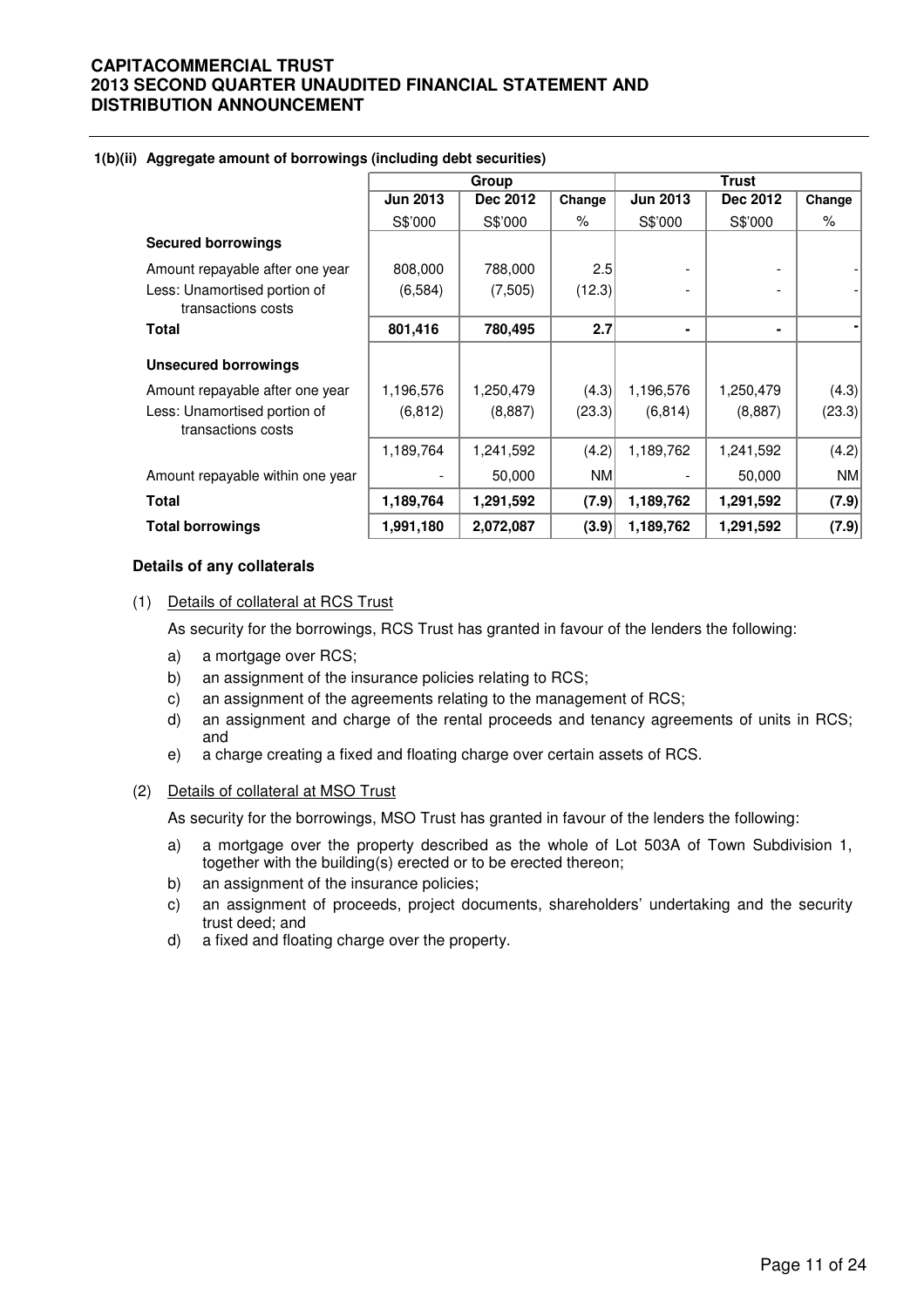**1(c)(i) Cash flow statement (2Q 2013 vs 2Q 2012)** 

|                                                                                    |             |           | Group           |
|------------------------------------------------------------------------------------|-------------|-----------|-----------------|
|                                                                                    | <b>Note</b> | 2Q 2013   | 2Q 2012         |
| <b>Operating activities</b>                                                        |             | S\$'000   | S\$'000         |
| Total return for the period before tax                                             |             | 139,825   | 103,043         |
| Adjustments for:                                                                   |             |           |                 |
| Share of profit of associate                                                       |             | (974)     | (1, 171)        |
| Amortisation of lease incentives                                                   |             | 126       | 960             |
| Amortisation expense                                                               |             | 988       | 1,216           |
| Finance costs                                                                      |             | 14,794    | 18,193          |
| Depreciation of plant and equipment                                                |             | 50        | 59              |
| Impairment losses on trade receivables                                             |             |           | 4               |
| Interest income                                                                    |             | (579)     | (708)           |
| Gain on remeasurement of financial derivatives                                     |             |           | (2,759)         |
| Net change in fair value of investment properties and investment property          |             | (85, 709) | (48, 398)       |
| under construction                                                                 |             |           |                 |
| Manager's management fees paid and payable in Units                                |             | 3,148     | 3,132           |
| Operating income before working capital changes                                    |             | 71,669    | 73,571          |
| Changes in working capital                                                         |             |           |                 |
| Trade and other receivables                                                        |             | (4, 434)  | (6, 556)        |
| Trade and other payables                                                           |             | 3,322     | (4,212)         |
| Security deposits                                                                  |             | 1,136     | (961)           |
| Cash generated from operating activities                                           |             | 71,693    | 61,842          |
| Income tax paid                                                                    |             | (102)     |                 |
| Net cash from operating activities                                                 |             | 71,591    | 61,842          |
| <b>Investing activities</b>                                                        |             |           |                 |
| Capital expenditure on investment properties and investment property               |             | (19, 123) | (13, 446)       |
| under construction                                                                 |             |           |                 |
| Purchase of plant and equipment<br>Acquisition of subsidiary, net of cash acquired |             | (95)      | (27)<br>(5,869) |
| Interest received                                                                  |             | 54        | 194             |
| Net cash used in investing activities                                              |             | (19, 164) | (19, 148)       |
|                                                                                    |             |           |                 |
| <b>Financing activities</b>                                                        |             |           |                 |
| Interest paid                                                                      |             | (17, 165) | (18, 343)       |
| Borrowing transaction costs paid                                                   |             | (134)     | (2, 144)        |
| Distribution to unitholders                                                        | 1           | (6, 158)  |                 |
| Repayment of interest-bearing liabilities                                          | 2           | (50,000)  |                 |
| Proceeds from interest-bearing liabilities                                         | 3           | 12,000    |                 |
| Net cash used in financing activities                                              |             | (61, 457) | (20, 487)       |
| Net (decrease) / increase in cash and cash equivalents                             |             | (9,030)   | 22,207          |
| Cash and cash equivalents at beginning of period                                   |             | 83,682    | 109,932         |
| Cash and cash equivalents at end of period                                         |             | 74,652    | 132,139         |

- (1) This relates to the withholding tax for 2H 2012 distribution which was paid to the Inland Revenue Authority of Singapore on behalf of unitholders in 2Q 2013.
- (2) This relates to the repayment of S\$50.0 million fixed rate notes in 2Q 2013.
- (3) This relates to drawdown by MSO Trust of S\$30.0 million from the revolving loan facility (CCT's 40.0% interest is S\$12.0 million) in 2Q 2013.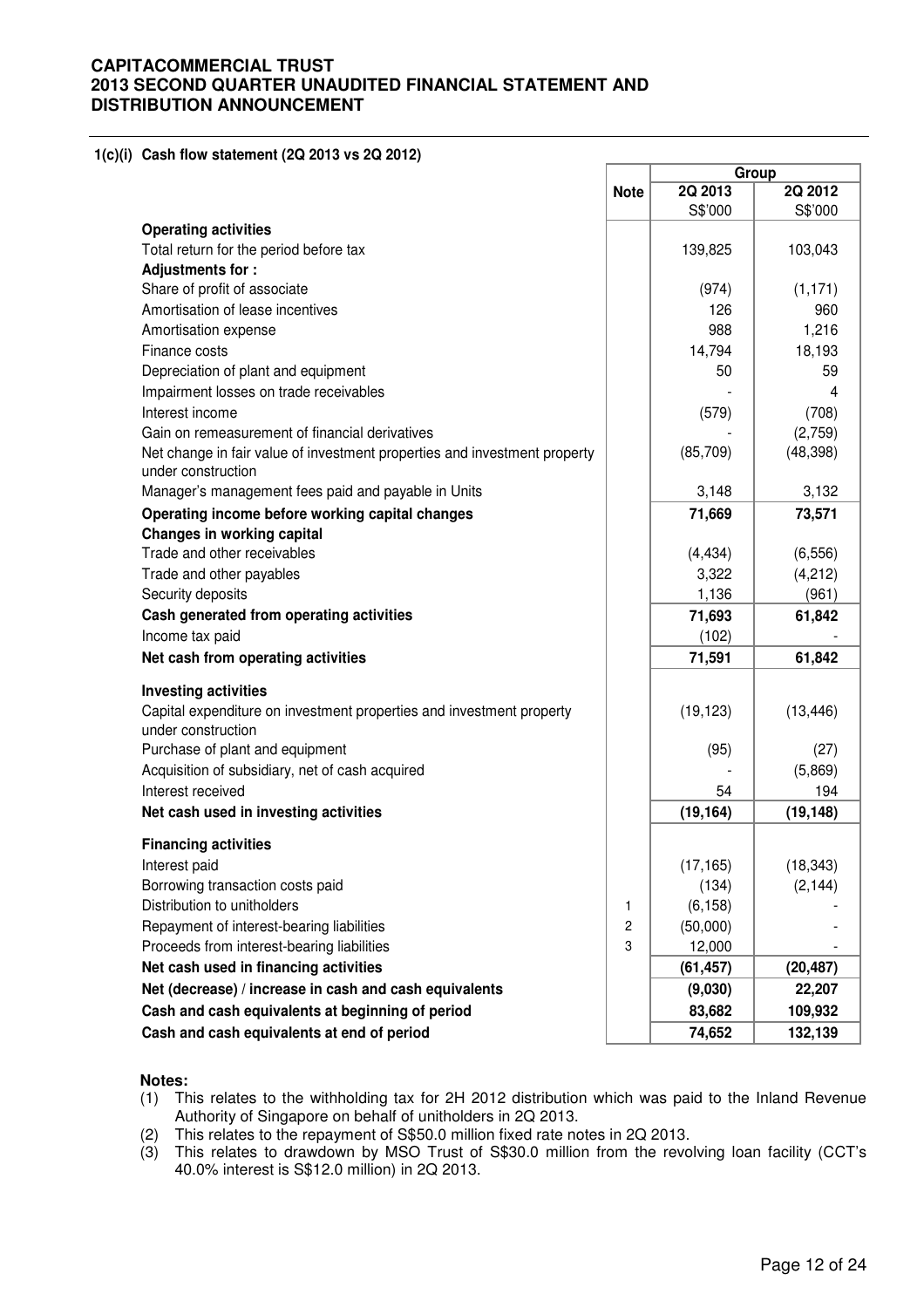#### **1(c)(ii) Cash flow statement (1H 2013 vs 1H 2012)**

|                                                                                                 |                | Group              |                    |
|-------------------------------------------------------------------------------------------------|----------------|--------------------|--------------------|
|                                                                                                 | <b>Note</b>    | 1H 2013<br>S\$'000 | 1H 2012<br>S\$'000 |
| <b>Operating activities</b>                                                                     |                |                    |                    |
| Total return for the year before tax                                                            |                | 193,862            | 153,060            |
| Adjustments for:                                                                                |                |                    |                    |
| Share of profit of associate                                                                    |                | (1,950)            | (2, 171)           |
| Impairment losses on trade receivables                                                          |                |                    | 5                  |
| Amortisation of lease incentives                                                                |                | 670                | 2,172              |
| Amortisation expense                                                                            |                | 2,276              | 1,389              |
| Finance costs                                                                                   |                | 32,411             | 37,142             |
| Depreciation of plant and equipment                                                             |                | 100                | 155                |
| Interest income                                                                                 |                | (1,203)            | (1, 815)           |
| Gain on remeasurement of financial derivatives                                                  |                | (2,519)            | (5,304)            |
| Manager's management fees paid and payable in Units                                             |                | 6,265              | 6,213              |
| Net change in fair value of investment properties and investment property<br>under construction |                | (85,709)           | (48, 398)          |
| Foreign exchange loss                                                                           |                | 196                | 203                |
| Operating income before working capital changes                                                 |                | 144,399            | 142,651            |
| Changes in working capital                                                                      |                |                    |                    |
| Trade and other receivables                                                                     |                | 3,735              | 6,349              |
| Trade and other payables                                                                        |                | (2,220)            | 9,519              |
| Security deposits                                                                               |                | 3,545              | 2,141              |
| Cash generated from operations                                                                  |                | 149,459            | 160,660            |
| Income tax paid                                                                                 |                | (102)              |                    |
| Net cash generated from operating activities                                                    |                | 149,357            | 160,660            |
| <b>Investing activities</b>                                                                     |                |                    |                    |
| Capital expenditure on investment properties                                                    |                | (36,998)           | (28, 376)          |
| Purchase of plant and equipment                                                                 |                | (292)              | (67)               |
| Acquisition of subsidiary, net of cash acquired                                                 |                |                    | (452, 676)         |
| Interest received                                                                               |                | 159                | 847                |
| Distributions from associate                                                                    |                | 1,802              | 1,889              |
| Net cash used in investing activities                                                           |                | (35, 329)          | (478, 383)         |
| <b>Financing activities</b>                                                                     |                |                    |                    |
| Interest paid                                                                                   |                | (31, 444)          | (29, 797)          |
| Borrowing transaction costs paid                                                                |                | (1, 451)           | (6,030)            |
| Distribution to unitholders                                                                     |                | (116,001)          | (106, 230)         |
| Repayment of interest-bearing liabilities                                                       | 1              | (50,000)           | (570,000)          |
| Proceeds from interest-bearing liabilities                                                      | $\overline{c}$ | 20,000             | 585,000            |
| Net cash used in financing activities                                                           |                | (178, 896)         | (127,057)          |
| Net decrease in cash and cash equivalents                                                       |                | (64, 868)          | (444, 780)         |
| Cash and cash equivalents at beginning of the period                                            |                | 139,520            | 576,919            |
| Cash and cash equivalents at end of the period                                                  |                | 74,652             | 132,139            |

- (1) This relates to the repayment of S\$50.0 million fixed rate notes in 1H 2013.
- (2) This relates to drawdown by MSO Trust of S\$50.0 million from the revolving loan facility (CCT's 40.0% interest is S\$20.0 million) in 1H 2013.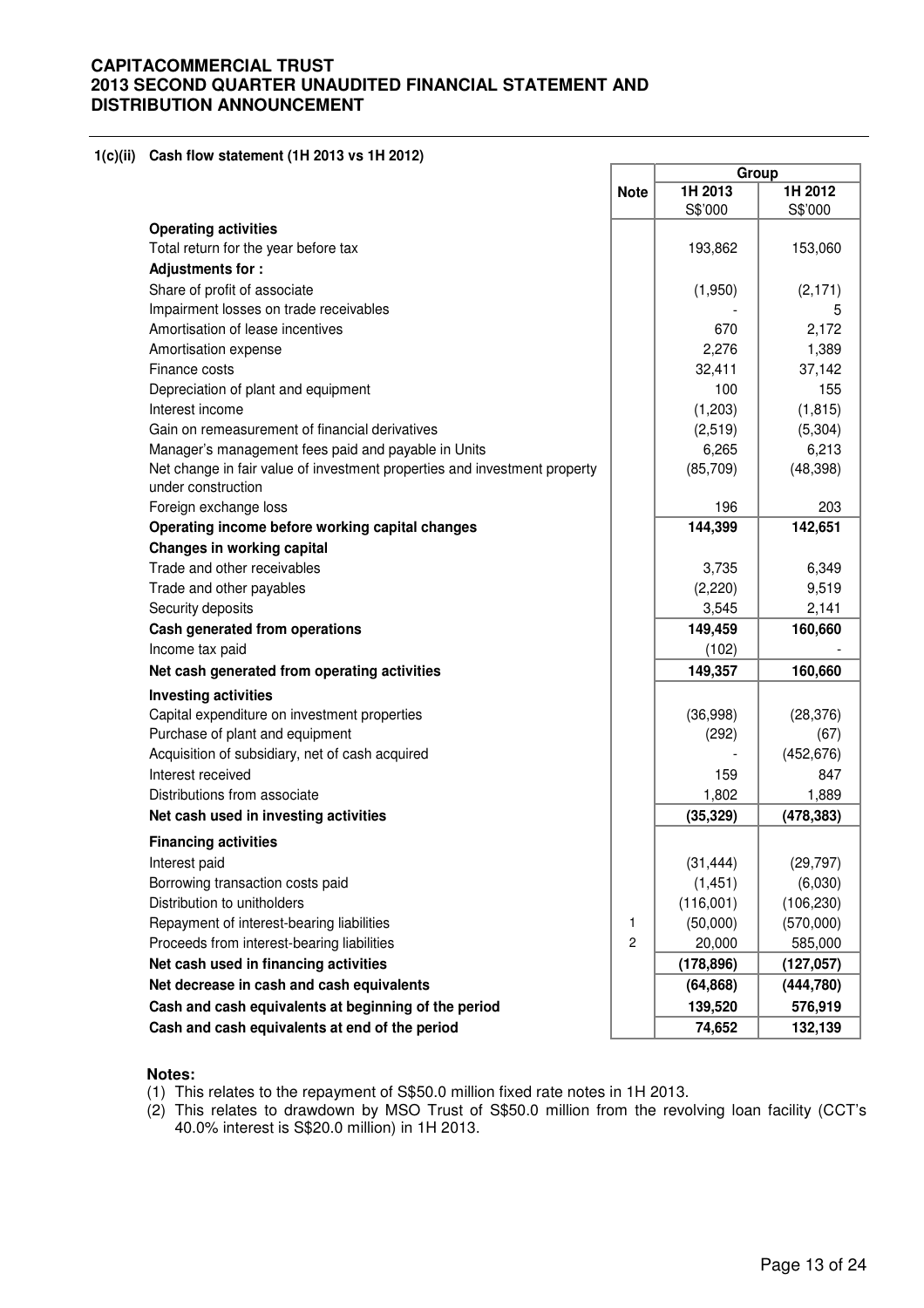| 1(d)(i) Statement of movement in unitholders' funds (2Q 2013 vs 2Q 2012) |  |
|--------------------------------------------------------------------------|--|
|                                                                          |  |

|                                                                                |                | Group     |           |           | <b>Trust</b> |
|--------------------------------------------------------------------------------|----------------|-----------|-----------|-----------|--------------|
|                                                                                | <b>Note</b>    | 2Q 2013   | 2Q 2012   | 2Q 2013   | 2Q 2012      |
|                                                                                |                | S\$'000   | S\$'000   | S\$'000   | S\$'000      |
| Net assets at beginning of period                                              |                | 4,660,954 | 4,489,518 | 4,378,385 | 4,223,045    |
| <b>Operations</b><br>Net increase in net assets resulting from<br>operations   |                | 139,825   | 103,043   | 123,596   | 92,960       |
| Unitholders' transactions                                                      |                |           |           |           |              |
| Creation of new units:                                                         |                |           |           |           |              |
| - Manager's management fee paid in Units                                       |                | 3,117     | 3,092     | 3,117     | 3,092        |
| - Conversion of Convertible Bonds                                              |                | 35,593    |           | 35,593    |              |
| Net increase in net assets resulting from<br>unitholders' transactions         |                | 38,710    | 3,092     | 38,710    | 3,092        |
| <b>Movement in reserves</b>                                                    |                |           |           |           |              |
| <b>Translation reserves</b>                                                    |                | 1,642     | (1, 469)  |           |              |
| Capital reserves                                                               | 1              | (3, 189)  |           | (3, 189)  |              |
| Hedging reserves                                                               | $\overline{c}$ | 13,646    | (2,078)   | 13,231    |              |
| Net increase / (decrease) in net assets<br>resulting from movement in reserves |                | 12,099    | (3, 547)  | 10,042    |              |
| Total increase in net assets                                                   |                | 190,634   | 102,588   | 172,348   | 96,052       |
| Net assets at end of period                                                    |                | 4,851,588 | 4,592,106 | 4,550,733 | 4,319,097    |

- (1) This relates to the option value for the face value of S\$34.0 million of CB due 2015 that were converted into 27,588,442 CCT units at the conversion price of \$1.2324 per unit in 2Q 2013.
- (2) The movement in hedging reserves for the Trust relates to the cross currency hedge for the JPY notes and included in the hedging reserves for the Group is CCT's 40.0% interest in MSO Trust's movement in hedging reserves.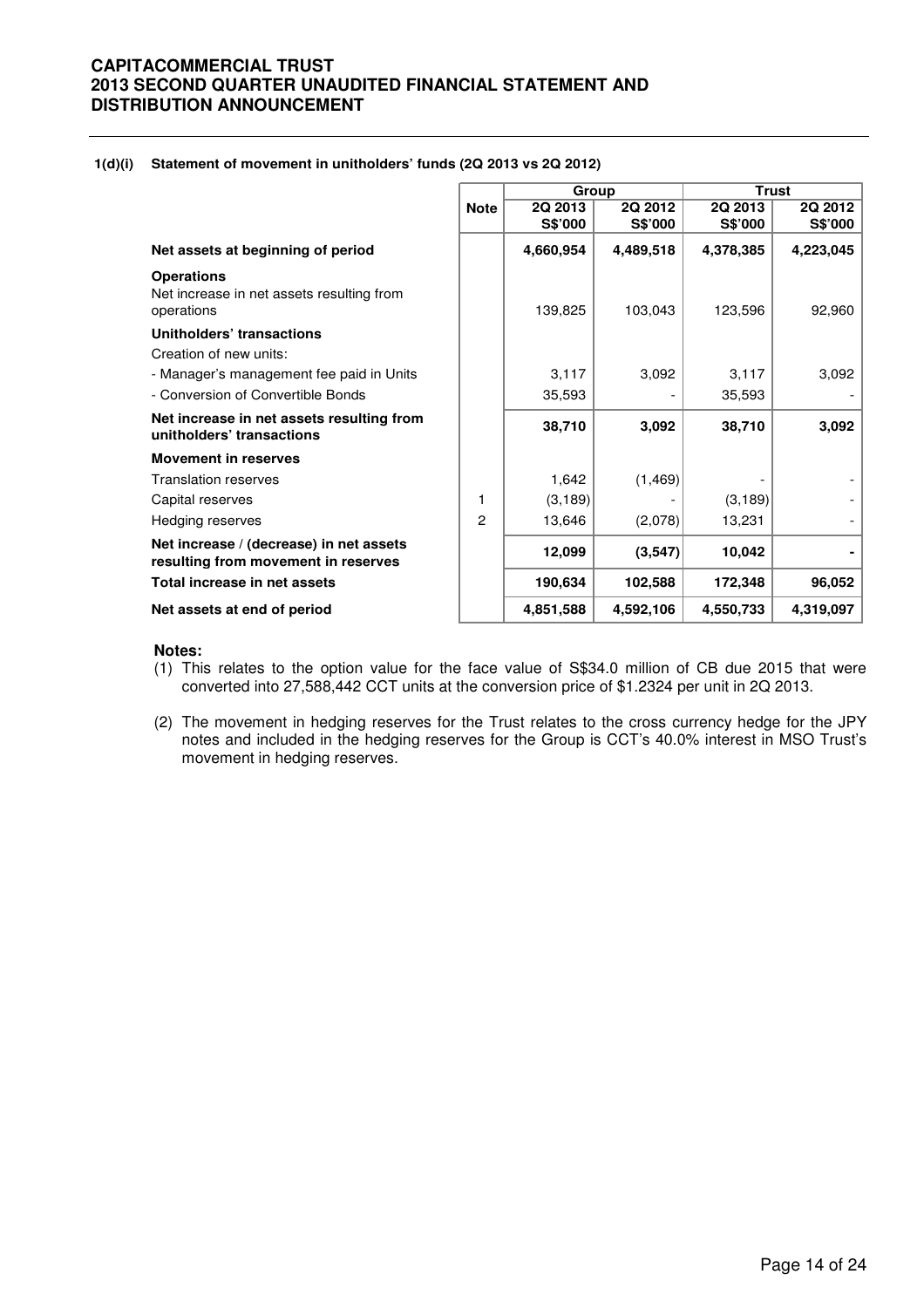#### **1(d)(ii) Statement of changes in unitholders' funds (1H 2013 vs 1H 2012)**

|                                                                                |                | Group     |            | <b>Trust</b> |            |
|--------------------------------------------------------------------------------|----------------|-----------|------------|--------------|------------|
|                                                                                | <b>Note</b>    | 1H 2013   | 1H 2012    | 1H 2013      | 1H 2012    |
|                                                                                |                | S\$'000   | S\$'000    | S\$'000      | S\$'000    |
| Balance as at beginning of period                                              |                | 4,714,653 | 4,541,396  | 4,430,039    | 4,272,542  |
| <b>Operations</b>                                                              |                |           |            |              |            |
| Net increase in net assets resulting from<br>operations                        |                | 193,862   | 153,060    | 179,317      | 146,583    |
| Unitholders' transactions                                                      |                |           |            |              |            |
| Creation of new units:                                                         |                |           |            |              |            |
| - Manager's management fee paid in Units                                       |                | 6,256     | 6,202      | 6,256        | 6,202      |
| - Conversion of convertible bonds                                              |                | 35,851    |            | 35,851       |            |
| Distributions to unitholders                                                   |                | (116,001) | (106, 230) | (116,001)    | (106, 230) |
| Net decrease in net assets resulting from<br>unitholders' transactions         |                | (73, 894) | (100, 028) | (73, 894)    | (100, 028) |
| <b>Movement in reserves</b>                                                    |                |           |            |              |            |
| <b>Translation reserve</b>                                                     |                | 1,335     | (244)      |              |            |
| Capital reserves                                                               | 1              | (3,210)   |            | (3,210)      |            |
| Hedging reserves                                                               | $\overline{c}$ | 18,842    | (2,078)    | 18,481       |            |
| Net increase / (decrease) in net assets<br>resulting from movement in reserves |                | 16,967    | (2, 322)   | 15,271       |            |
| Total increase in net assets                                                   |                | 136,935   | 50,710     | 120,694      | 46,555     |
| Balance as at end of period                                                    |                | 4,851,588 | 4,592,106  | 4,550,733    | 4,319,097  |

#### **Notes:**

- (1) This relates to the option value of the face value of S\$34.3 million of CB due 2015 that were converted into 27,785,789 CCT units in 1H 2013.
- (2) The movement in hedging reserves for the Trust relates to the cross currency interest rate swap to hedge the JPY notes. For the Group, it also includes CCT's 40.0% interest in MSO Trust's movement in hedging reserves.

#### **Convertible Bonds**

CCT has the following Convertible Bonds outstanding as at 30 June 2013:-

| Principal Amount Outstanding                         | <b>Maturity Date</b> | <b>Conversion Price</b><br>per Unit as at<br>30 June 2013 |
|------------------------------------------------------|----------------------|-----------------------------------------------------------|
| <b>CB due 2015</b><br>S\$190.3 million 2.7 per cent. | 21 April 2015        | 1.2324                                                    |
| <b>CB due 2017</b><br>S\$175.0 million 2.5 per cent. | 12 September 2017    | 1.6394                                                    |

Assuming all the Convertible Bonds are fully converted based on the conversion price, the number of new units to be issued would be 261,119,950, representing 9.1% of the total number of CCT units in issue as at 30 June 2013 (2,874,598,116 Units).

This is against 259,764,030 Units (outstanding face value of S\$146.8 million of convertible bonds due 2013 at the conversion price of S\$1.7778 per unit and outstanding face value of S\$224.5 million of CB due 2015 at the conversion price of S\$1.2668 per unit as at 30 June 2012), representing 9.2% of the total number of CCT units in issue as at 30 June 2012 (2,838,301,785 Units).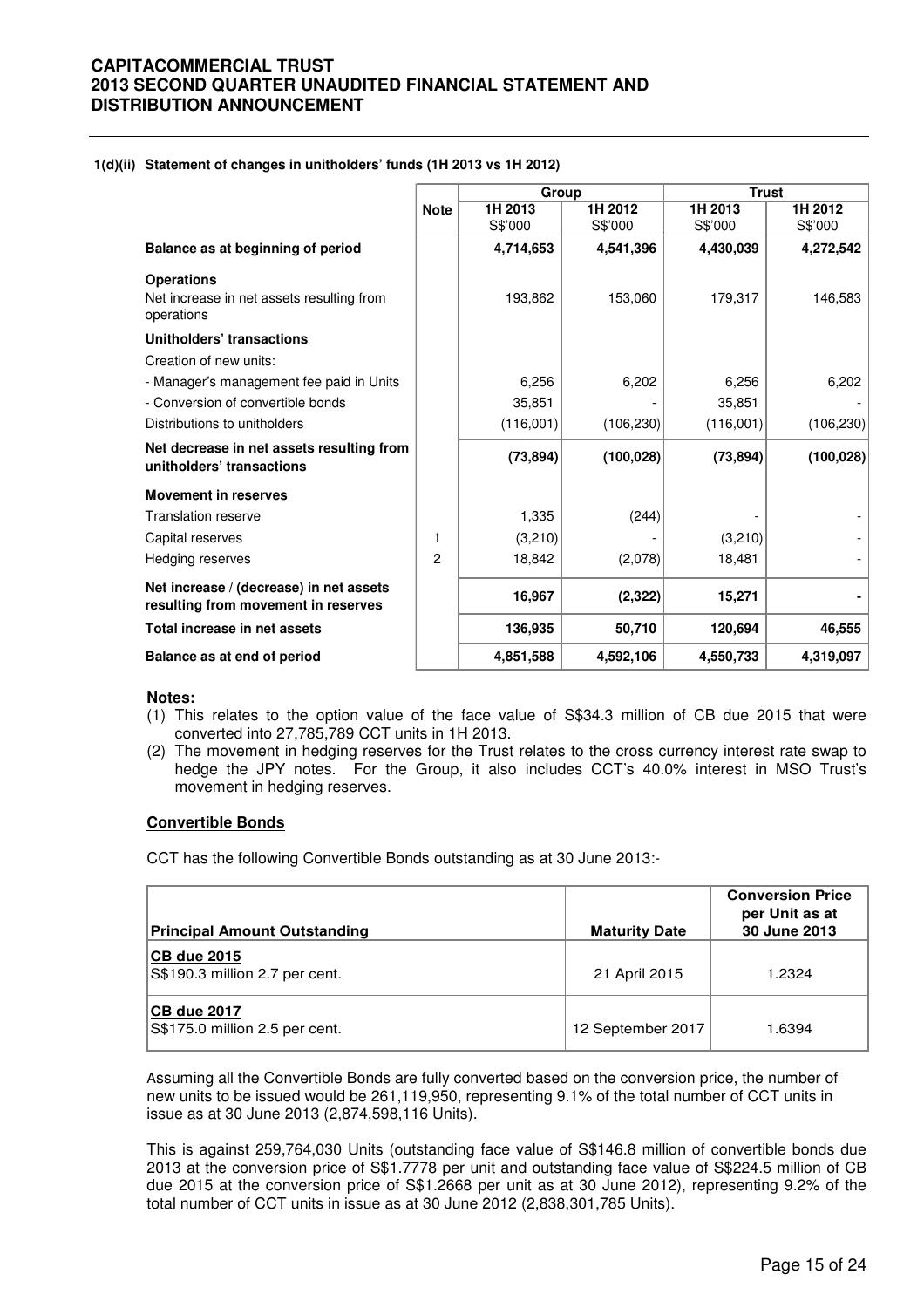### **1(e)(i) Details of any change in the units (2Q 2013 vs 2Q 2012)**

**Units in issue as at beginning of period 2,845,050,948 2,835,761,209**

Issue of new Units:-

- in settlement of the manager's management fee in relation to CCT's 60.0 % interest in Raffles City through RCS Trust
- in settlement of the manager's management fees in relation to Wilkie Edge and One George Street
- conversion of convertible bonds
- **Units in issue as at end of period 2,874,598,116 2,838,301,785**

### **1(e)(ii) Details of any change in the units (1H 2013 vs 1H 2012)**

|                                                                                                                           |                  | <b>Group and Trust</b> |
|---------------------------------------------------------------------------------------------------------------------------|------------------|------------------------|
|                                                                                                                           | 1H 2013<br>Units | 1H 2012<br>Units       |
| Units in issue as at beginning of period<br>Issue of new Units:-                                                          | 2,842,956,284    | 2,832,787,200          |
| - in settlement of the manager's management fee in relation<br>to CCT's 60.0 % interest in Raffles City through RCS Trust | 2,568,311        | 3,647,061              |
| - in settlement of the manager's management fees in relation<br>to Wilkie Edge and One George Street                      | 1,287,732        | 1,867,524              |
| - conversion of convertible bonds                                                                                         | 27,785,789       |                        |
| Units in issue as at end of period                                                                                        | 2,874,598,116    | 2,838,301,785          |

**2 Whether the figures have been audited, or reviewed and in accordance with which standard (e.g. The Singapore Standard on Auditing 910 (Engagement to Review Financial Statements), or an equivalent standard)** 

The figures have not been audited nor reviewed by our auditors.

**3 Where the figures have been audited or reviewed, the auditor's report (including any qualifications or emphasis of matter)** 

Not applicable.

#### **4 Whether the same accounting policies and methods of computation as in the issuer's most recent audited annual financial statements have been complied**

On 1 January 2013, the Group adopted the revised version of the Statement of Recommended Accounting Practice 7 (2012) issued by the Institute of Certified Public Accountants of Singapore which has no significant impact to the financial statements of the Group.

| <b>Group and Trust</b> |                  |
|------------------------|------------------|
| 2Q 2012<br>Units       | 2Q 2013<br>Units |
| 2,835,761,209          | 2,845,050,948    |
| 1,687,542              | 1,310,646        |
| 853,034                | 648,080          |
|                        |                  |
| 0                      | 27,588,442       |
| 2.838.301.785          | 2.874.598.116    |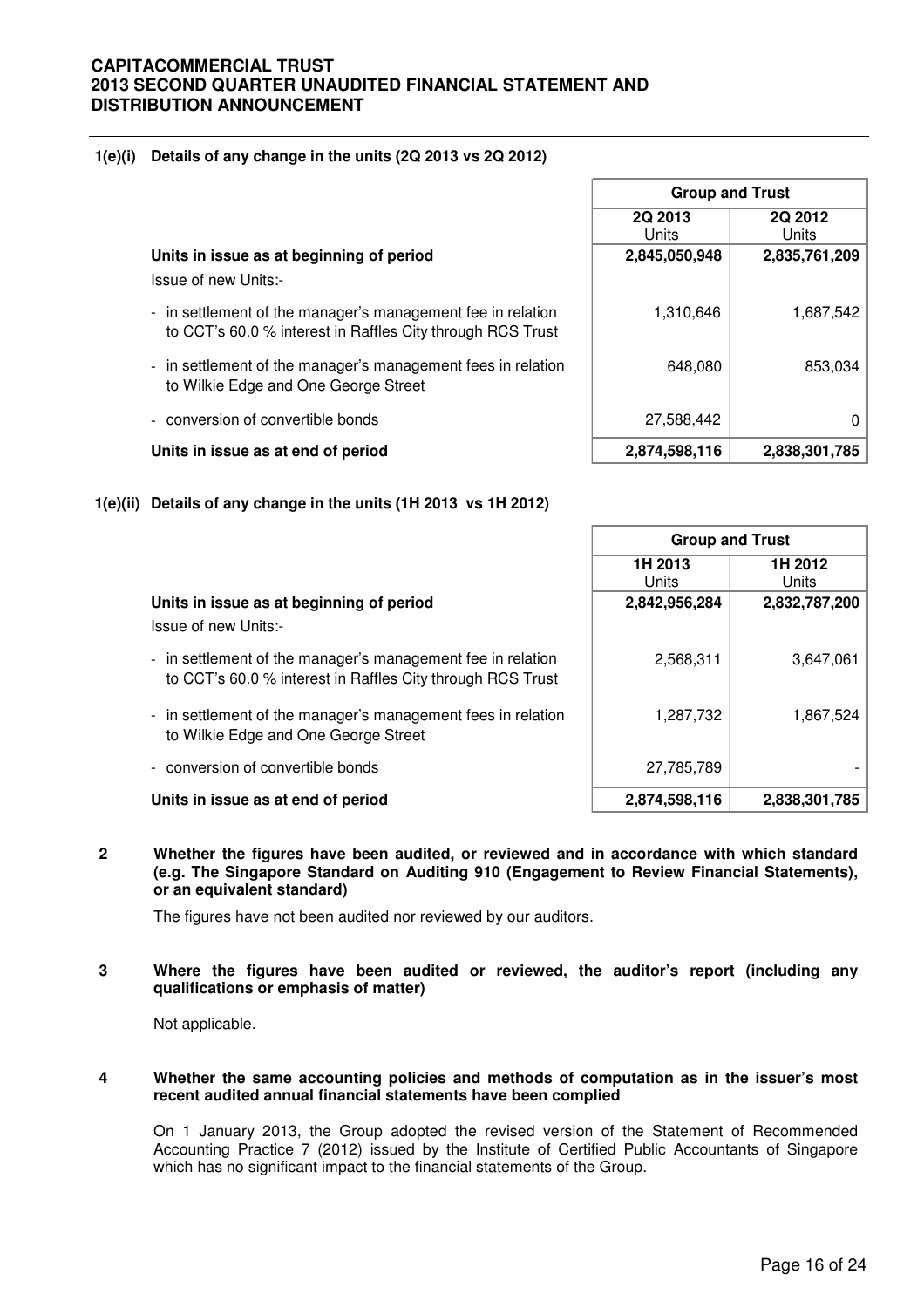The Group has applied the same accounting policies and methods of computation in the preparation of the financial statements for the current reporting period compared with the audited financial statements for the year ended 31 December 2012.

**5 If there are any changes in the accounting policies and methods of computation, including any required by an accounting standard, what has changed, as well as the reasons for, and the effect of, the change** 

Nil.

#### **6 Earnings per unit ("EPU") and distribution per unit ("DPU") for the financial period**

#### **EPU (2Q 2013 vs 2Q 2012)**

|                                                                              |             | Group         |               | <b>Trust</b>  |                   |  |
|------------------------------------------------------------------------------|-------------|---------------|---------------|---------------|-------------------|--|
|                                                                              | <b>Note</b> | 2Q 2013       | 2Q 2012       | 2Q 2013       | 2Q 2012           |  |
| <b>Basic EPU</b><br>Weighted average number of Units<br>in issue             |             | 2,858,220,229 | 2,837,575,906 | 2,858,220,229 | 2,837,575,906     |  |
| Based on weighted average number<br>of Units in issue                        |             | 4.89¢         | 3.63c         | 4.32c         | 3.28c             |  |
| <b>Diluted EPU</b><br>Weighted average number of Units<br>in issue (diluted) |             | 3,135,093,858 | 3,097,339,936 | 3,135,093,858 | 3,097,339,936     |  |
| Based on weighted average number<br>of Units in issue (diluted)              | 2           | 4.59c         | 3.49c         | 4.08c         | 3.16 <sub>c</sub> |  |

#### **EPU (1H 2013 vs 1H 2012)**

|                                                                               |             | Group         |               | Trust         |               |  |
|-------------------------------------------------------------------------------|-------------|---------------|---------------|---------------|---------------|--|
|                                                                               | <b>Note</b> | 1H 2013       | 1H 2012       | 1H 2013       | 1H 2012       |  |
| <b>Basic EPU</b><br>Weighted average number of Units<br>in issue              |             | 2,851,325,207 | 2,836,161,996 | 2,851,325,207 | 2,836,161,996 |  |
| Based on weighted average number<br>of Units in issue                         |             | 6.80c         | 5.40c         | 6.29c         | 5.17c         |  |
| <b>Dilutive EPU</b><br>Weighted average number of Units<br>in issue (diluted) |             | 3,134,105,941 | 3,095,926,026 | 3,134,105,941 | 3,013,380,183 |  |
| Based on weighted average number<br>of Units in issue (diluted)               | 2           | 6.46c         | 5.26c         | 5.99¢         | 5.05c         |  |

- (1) In computing the basic EPU, total return for the period after tax and the weighted average number of Units outstanding during the period are used.
- (2) In computing the diluted EPU, the total return for the period after tax and the weighted average number of Units outstanding during the period are adjusted for the effects of all dilutive potential Units arising from the assumed conversion of the Convertible Bonds to Units.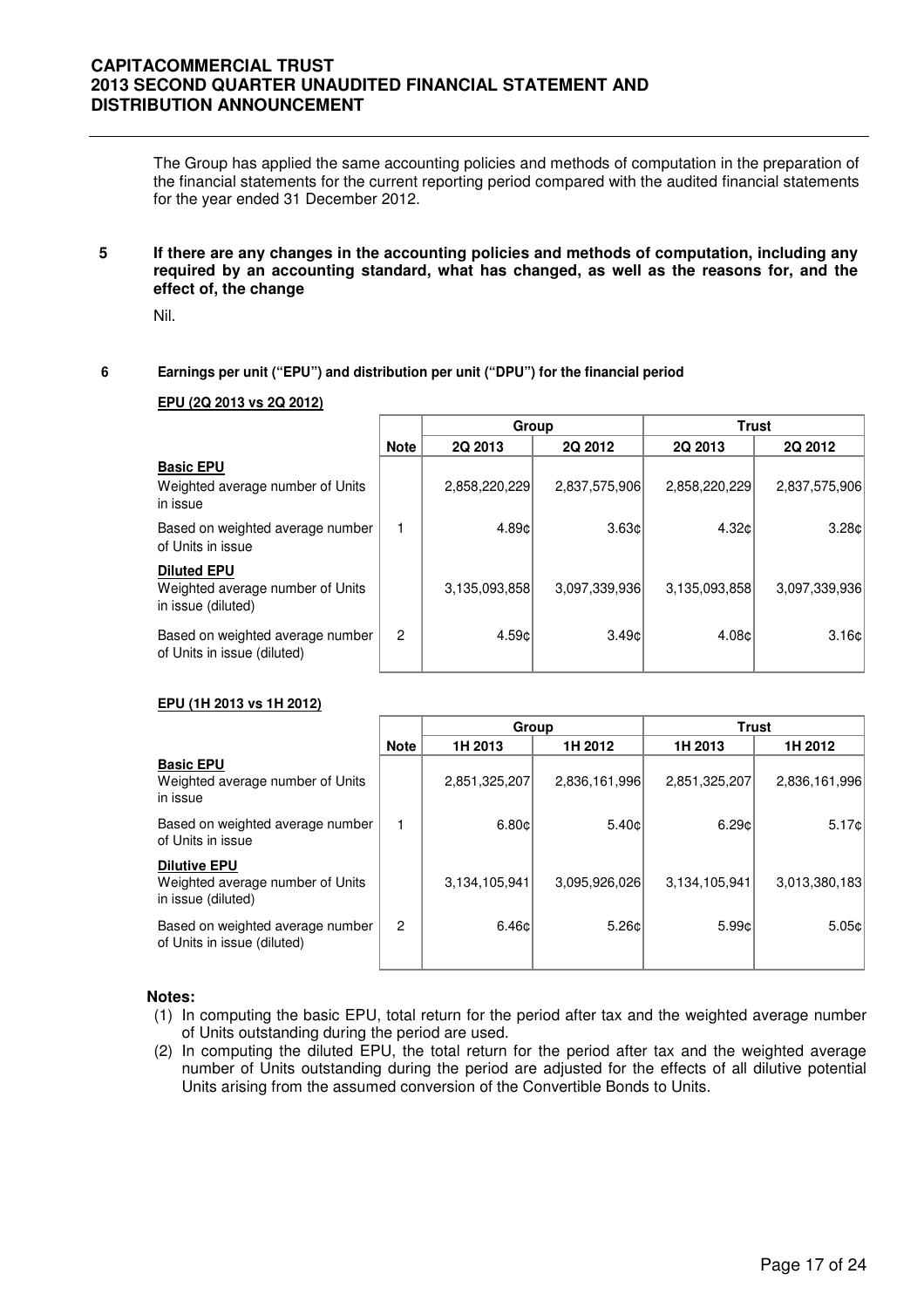### **Distribution per unit ("DPU")**

In computing the DPU, the number of Units as at the end of each period is used for the computation.

|                                              | Note | 2Q 2013           | 2Q 2012           | 1H 2013           | 1H 2012           |
|----------------------------------------------|------|-------------------|-------------------|-------------------|-------------------|
| Number of Units in issue as at end of period |      | 2,874,598,116     | 2,838,301,785     | 2,874,598,116     | 2,838,301,785     |
| <u>DPU</u><br>DPU for the period             |      | 2.07 <sub>c</sub> | 2.06 <sub>¢</sub> | 4.01 <sub>c</sub> | 3.96 <sub>¢</sub> |

#### **Note:**

(1) DPU for 2Q 2013 and 1H 2013 were computed based on the number of Units in issue as at 30 June 2013. It is computed on the basis that none of the Convertible Bonds is converted into Units. Accordingly, the actual quantum of DPU may differ if any of these Convertible Bonds is converted into Units on or before books closure date.

#### **7 Net asset value ("NAV") backing per Unit based on Units in issue at the end of the period.**

|                                                                              |             | Group         |               | <b>Trust</b>  |               |
|------------------------------------------------------------------------------|-------------|---------------|---------------|---------------|---------------|
|                                                                              | <b>Note</b> | 30-Jun-13     | 31-Dec-12     | 30-Jun-13     | 31-Dec-12     |
| Number of Units in issue at end of period                                    |             | 2,874,598,116 | 2,842,956,284 | 2,874,598,116 | 2,842,956,284 |
| NAV (S\$'000)                                                                |             | 4,851,588     | 4,714,653     | 4,550,733     | 4,430,039     |
| <b>NAV per Unit</b>                                                          |             | \$1.69        | \$1.66        | \$1.58        | \$1.56        |
| Adjusted NAV per Unit (excluding the<br>distributable income to unitholders) |             | \$1.65        | \$1.62        | \$1.54        | \$1.52        |

**Note:**

(1) NAV per Unit was computed based on net asset value over the number of Units in issue as at end of the period.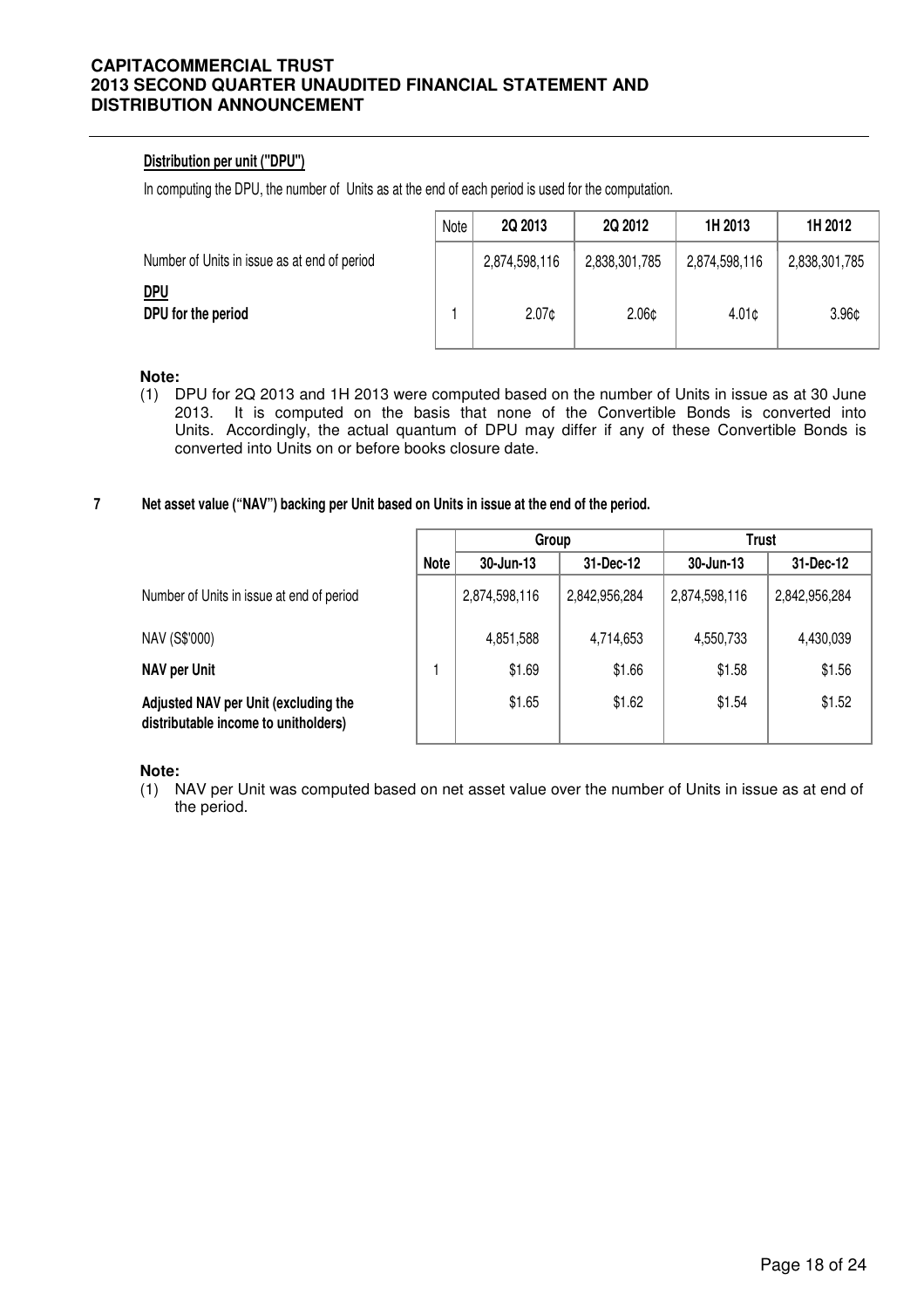**8 Review of the performance**

|                                                                                                 | Group     |                   |                   |                   |
|-------------------------------------------------------------------------------------------------|-----------|-------------------|-------------------|-------------------|
|                                                                                                 | 2Q 2013   | 2Q 2012           | 1H 2013           | 1H 2012           |
|                                                                                                 | S\$'000   | S\$'000           | S\$'000           | S\$'000           |
| <b>Statement of Total Return</b>                                                                |           |                   |                   |                   |
| Gross revenue                                                                                   | 97,511    | 95,759            | 193,426           | 183,192           |
| Property operating expenses                                                                     | (22, 650) | (20, 513)         | (43, 655)         | (38,010)          |
| Net property income                                                                             | 74,861    | 75,246            | 149,771           | 145,182           |
| Interest income                                                                                 | 579       | 708               | 1,203             | 1,815             |
| Amortisation expense                                                                            | (988)     | (1,216)           | (2,276)           | (1,389)           |
| Manager's management fees:                                                                      |           |                   |                   |                   |
| - Base fees                                                                                     | (2, 385)  | (2, 327)          | (4,714)           | (4,603)           |
| - Performance fees                                                                              | (2,975)   | (2,844)           | (5,905)           | (5,616)           |
| Trust expenses                                                                                  | (1, 156)  | (659)             | (1,984)           | (1,060)           |
| Finance costs                                                                                   | (14, 794) | (18, 193)         | (32, 411)         | (37, 142)         |
| Net income before share of profit of associate                                                  | 53,142    | 50,715            | 103,684           | 97,187            |
| Share of profit of associate                                                                    | 974       | 1,171             | 1,950             | 2,171             |
| Net income                                                                                      | 54,116    | 51,886            | 105,634           | 99,358            |
| Gain on remeasurement of financial derivatives                                                  |           | 2,759             | 2,519             | 5,304             |
| Net change in fair value of investment properties and<br>investment property under construction | 85,709    | 48,398            | 85,709            | 48,398            |
| Total return for the period before tax                                                          | 139,825   | 103,043           | 193,862           | 153,060           |
| Income tax                                                                                      |           |                   |                   |                   |
| Total return for the period after tax                                                           | 139,825   | 103,043           | 193,862           | 153,060           |
| <b>Distribution Statement</b>                                                                   |           |                   |                   |                   |
| Total return for the period before tax                                                          | 139,825   | 103,043           | 193,862           | 153,060           |
| Net tax and other adjustments                                                                   | (80, 268) | (43, 262)         | (75, 901)         | (39, 365)         |
| Income available for distribution to unitholders                                                | 59,557    | 59,781            | 117,961           | 113,695           |
| Distribution income retained                                                                    |           | (1, 315)          | (2,701)           | (1, 315)          |
| Distributable income to unitholders                                                             | 59,557    | 58,466            | 115,260           | 112,380           |
| DPU for the period                                                                              | $2.07$ ¢  | 2.06 <sub>¢</sub> | $4.01$ ¢          | 3.96 <sub>¢</sub> |
| Annualised                                                                                      | 8.30¢     | 8.29¢             | 8.09 <sub>¢</sub> | 7.96¢             |

### **Review of CCT Group's performance 2Q 2013 vs 2Q 2012**

 Gross revenue of S\$97.5 million for 2Q 2013 was 1.8% higher than that for 2Q 2012. The increase was due to higher revenue contribution from all properties except Capital Tower.

Property tax in 2Q 2013 of S\$6.7 million was S\$1.3 million or 24.5% higher compared with 2Q 2012. Unlike 2Q 2012, where there were property tax refunds from successful appeals of annual value assessments, there were no such refunds in 2Q 2013. Other property operating expenses of S\$13.2 million for 2Q 2013 was S\$0.9 million or 6.9% higher than 2Q 2012. The increase in the other operating expenses was due mainly to higher marketing expenses and maintenance costs. As a result of the higher operating expenses, the net property income in 2Q 2013 was lower than that of 2Q 2012.

Interest income of S\$0.6 million for 2Q 2013 was S\$0.1 million or 18.2% lower than that for 2Q 2012. The decrease was mainly due to lower cash balance.

Amortisation expense of S\$1.0 million relates to the amortisation of intangible asset in 2Q 2013 (refer to note 6 of 1(b)(i)). This expense does not affect distributable income.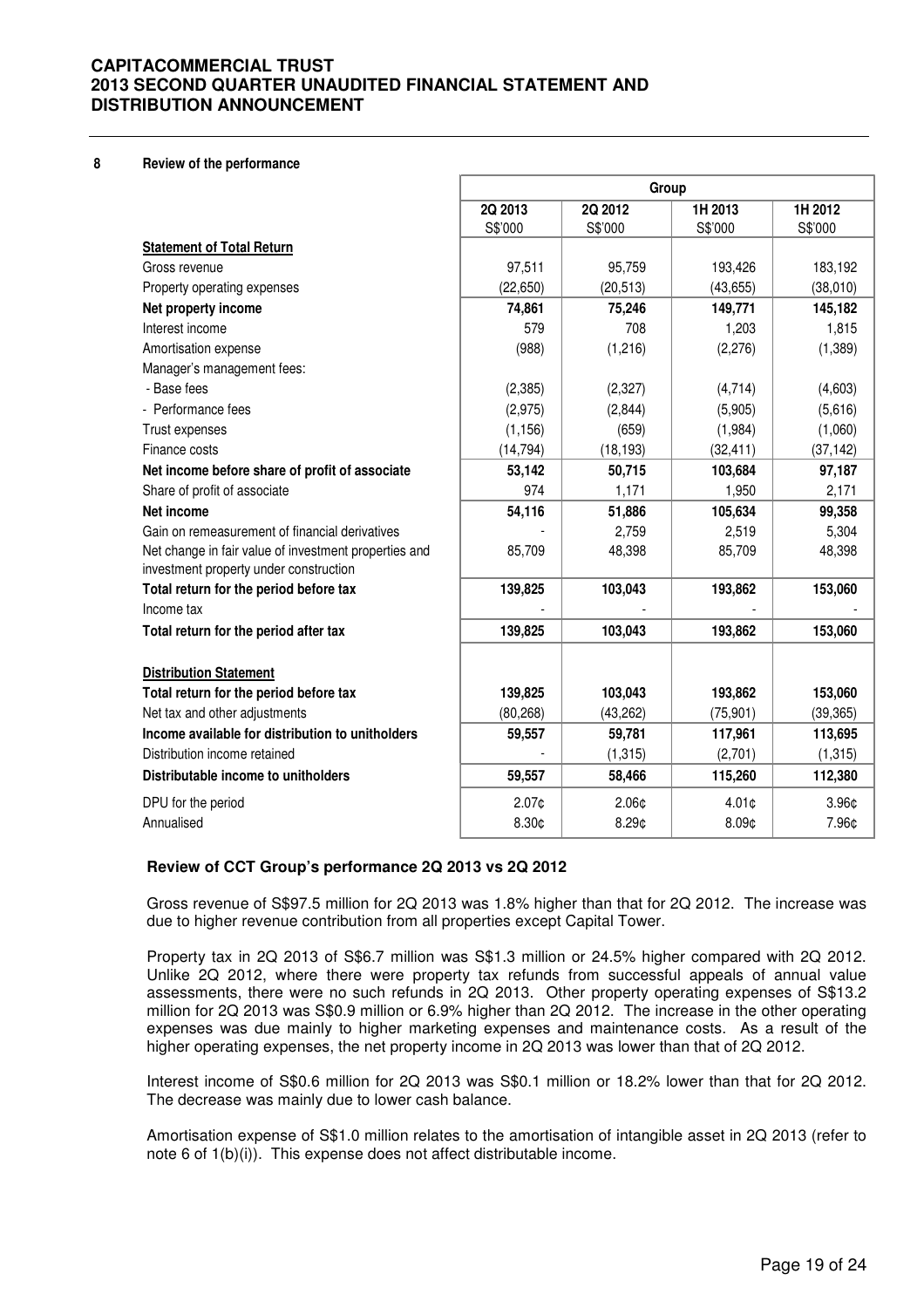#### **Review of CCT Group's performance 2Q 2013 vs 2Q 2012 (cont'd)**

Trust expenses in 2Q 2013 of S\$1.2 million were S\$0.5 million or 75.4% higher than that of 2Q 2012. The increase in trust expenses in 2Q 2013 was due to higher unitholders expenses incurred.

Finance costs of \$14.8 million for 2Q 2013 were S\$3.4 million or 18.7% lower compared with 2Q 2012, because of lower interest cost, amortization and transaction costs incurred.

The distributable income available to unitholders in 2Q 2013 of S\$59.6 million was 1.9% higher than that of 2Q 2012. The estimated distributable income per unit in 2Q 2013 was 2.07 cents, an increase of 0.5% over that of 2Q 2012 of 2.06 cents.

#### **Review of CCT Group's performance 1H 2013 vs 1H 2012**

Gross revenue of S\$193.4 million for 1H 2013 was S\$10.2 million or 5.6% higher than that for 1H 2012. The higher revenue in 1H 2013 was mainly due to the full 6 months contribution by Twenty Anson and higher revenue from all other properties except for Capital Tower and Wilkie Edge.

Property tax in 1H 2013 of S\$12.9 million was S\$3.3 million or 34.5% higher than 1H 2012. Property tax in 1H 2012 was lower because of the receipt of successful appeals of lower annual value assessments for prior years but there were none in 1H 2013. Other property operating expenses of S\$25.2 million for 1H 2013 were S\$2.3 million or 9.9% higher compared with 1H 2012. The increase in other operating expenses was due to higher marketing expenses and maintenance costs.

Net property income of S\$149.8 million in 1H 2013 outperformed that of 1H 2012 by S\$4.6 million or 3.2% mainly due to the higher revenue achieved in 1H 2013.

Interest income of S\$1.2 million for 1H 2013 was lower than that for 1H 2012 by S\$0.6 million or 33.7% mainly due to lower cash balance.

Amortisation expense of S\$2.3 million relates to the amortisation of the yield stabilization sum for 1H 2013 (refer to note 6 of 1(b)(i)). The lower amount in 1H 2012 was due to the shorter period from 22 March 2012 to 30 June 2012 as Twenty Anson was acquired on 22 March 2012. This expense does not have any impact on distributable income.

Trust expenses of S\$2.0 million for 1H 2013 was higher than 1H 2012 by S\$0.9 million or 87.2%. The increase was mainly due to higher professional fees and unitholders expenses incurred.

Finance costs of S\$32.4 million for 1H 2013 were lower than that for 1H 2012 by S\$4.7 million or 12.7% mainly due to lower interest cost as well as lower amortisation and transaction costs.

Distributable income to unitholders for 1H 2013 of S\$115.3 million outperformed against that of 1H 2012 by S\$2.9 million or 2.6% mainly due to higher net property income as well as lower interest expense. Distributable income per unit ("DPU") for 1H 2013 achieved 4.01 cents, an improvement of 1.3% over the DPU of 1H 2012 of 3.96 cents.

#### **Net change in fair value of investment properties and investment properties under construction**

The investment properties were revalued to S\$6,483.2 million as at 30 June 2013, an increase of S\$85.3 million over the carrying value of the investment properties of S\$6,397.9 million. The gain in fair value of S\$85.3 million was recognised in the Statement of Total Return in 2Q 2013.

The valuation of investment property under construction, CapitaGreen (held by MSO Trust in which CCT's interest is 40.0%), was S\$266.0 million as at 30 June 2013 as compared with S\$265.6 million as at 31 December 2012. The valuation is only for land and the gain in fair value of S\$0.4 million was recognized in the Statement of Total Return in 2Q 2013. The carrying value of the investment property under construction, including construction and related costs was S\$333.9 million as at 30 June 2013.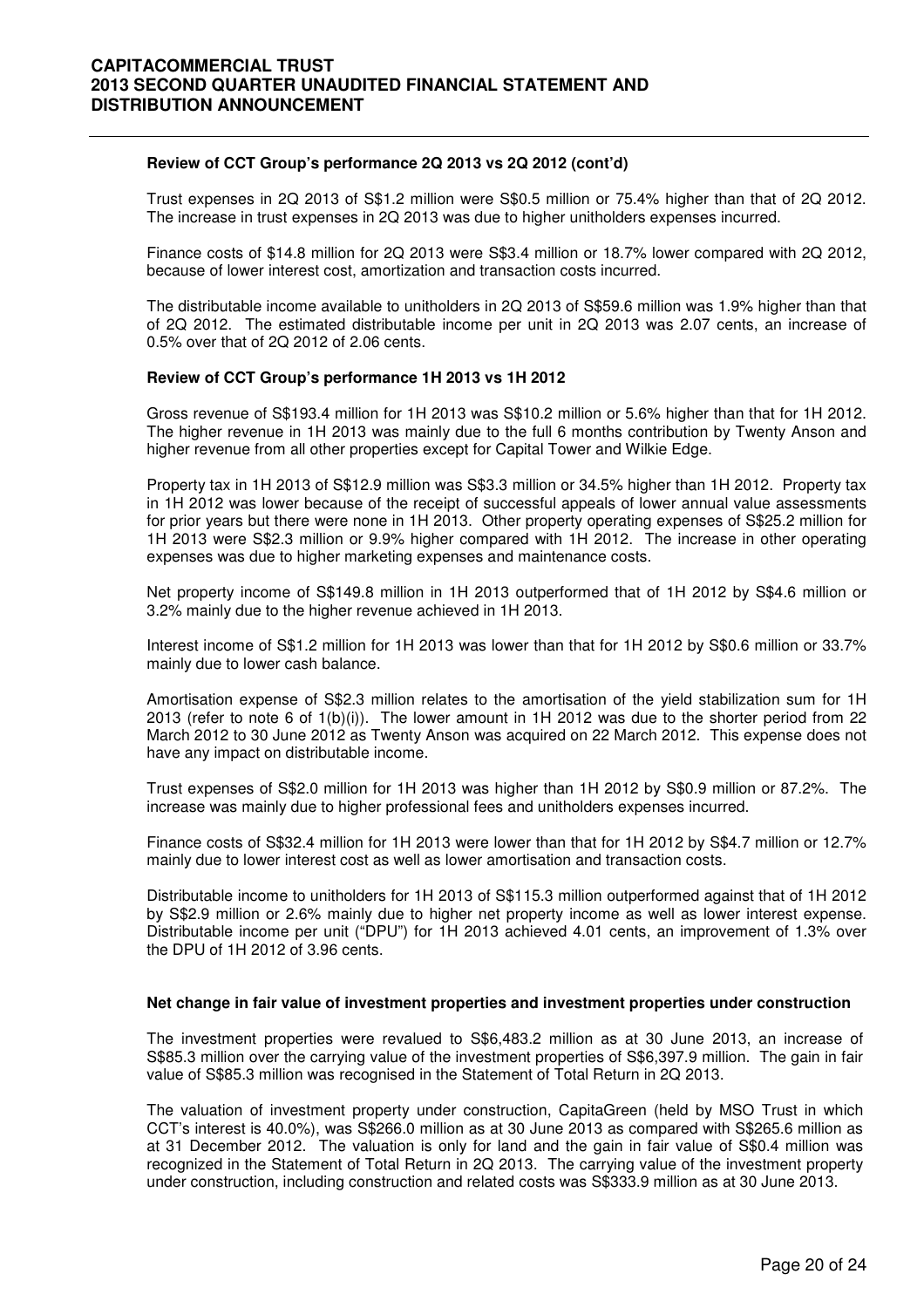#### **Net change in fair value of investment properties and investment properties under construction (cont'd)**

Total gain in fair value of investment properties and investment property under construction is therefore S\$85.7 million for 2Q 2013. The net change in fair value of investment properties and investment property under construction is a non-taxable item and has no impact on the distributable income to unitholders.

Independent valuations were conducted by Jones Lang LaSalle Property Consultants Pte. Ltd. for CCT properties and Knight Frank Pte Ltd for Raffles City Singapore and CapitaGreen.

The main methods of valuation adopted for the Investment Properties comprise the Direct Capitalization Method and Discounted Cash Flow Approach. The Direct Comparison Method is used as a check against the derived values where applicable. Valuation of CapitaGreen was based on Residual Land Value Method and Direct Capitalization Method.

#### **9 Variance from Previous Forecast / Prospect Statement**

CCT has not disclosed any forecast to the market**.** 

 $\frac{1}{2}$  ,  $\frac{1}{2}$  ,  $\frac{1}{2}$  ,  $\frac{1}{2}$  ,  $\frac{1}{2}$  ,  $\frac{1}{2}$  ,  $\frac{1}{2}$  ,  $\frac{1}{2}$  ,  $\frac{1}{2}$  ,  $\frac{1}{2}$  ,  $\frac{1}{2}$  ,  $\frac{1}{2}$  ,  $\frac{1}{2}$  ,  $\frac{1}{2}$  ,  $\frac{1}{2}$  ,  $\frac{1}{2}$  ,  $\frac{1}{2}$  ,  $\frac{1}{2}$  ,  $\frac{1$ 

#### **10 Commentary on the competitive conditions of the industry in which the group operates and any known factors or events that may affect the group in the next reporting period and the next 12 months**

The yield protection for One George Street, pursuant to the Deed of Yield Protection, entered into with CapitaLand Singapore Limited, will cease on 10 July 2013. The yield protected gross rental rate translates to S\$11.20 per square foot per month. Given that the market rental rate is below the yield protected gross rental rate, negative impact on the gross revenue of One George Street for the next twelve months on a year-on-year comparison would be expected. The expected loss of yield protection income for 2H 2013 is estimated to be approximately  $S$8.0$  million<sup>1</sup>. However, there are mitigating factors such as positive rent reversions from other properties as well as the completion of upgrading of Six Battery Road. With the completion of the upgrading, the occupancy rate of Six Battery Road would be expected to further improve which would lift the performance of Six Battery Road.

Asset enhancement works at Capital Tower are expected to commence at end-2013 to modernize the building which should enhance its value over the long term. In addition, the Manager is in negotiations with prospects to lease the vacant space at Capital Tower. When the negotiations are successfully completed, the occupancy rate of Capital Tower would be expected to improve substantially.

CCT has retained about S\$10.8 million of tax-exempt distributable income of Quill Capita Trust. The Manager is evaluating various options, including future distributions to unitholders. In addition, CCT has retained S\$0.9 million of RCS Trust's taxable income, which will be released for distribution in 2H 2013.

On capital management, 76% of CCT's borrowings are on fixed rate basis, which provides certainty of cash flow on the interest expense. The high proportion of fixed rate borrowings also provides protections against an increase in interest rates. Our interest rate sensitivity analysis estimates that for every 0.50% per annum increase in interest rate, it would translate to an increase of only 0.1% per annum in CCT's average cost of debt, or S\$2.2 million increase in interest expense annually. The expected negative impact on the distribution per unit would be about annualized 0.08 cents on a pro-forma basis.

The Manager will continue to proactively manage the portfolio to increase occupancy rate and achieve higher average rental rates for the portfolio to ride the projected recovery of the Singapore office market. The Manager will also continue its prudent approach to capital management, especially in the management of interest rate risk.

 $(1)$  Assuming all new leases in 2H 2013 would be signed at S\$9.20 per square foot per month and occupancy net of upcoming vacancies as at end-2013 to be 92.3%.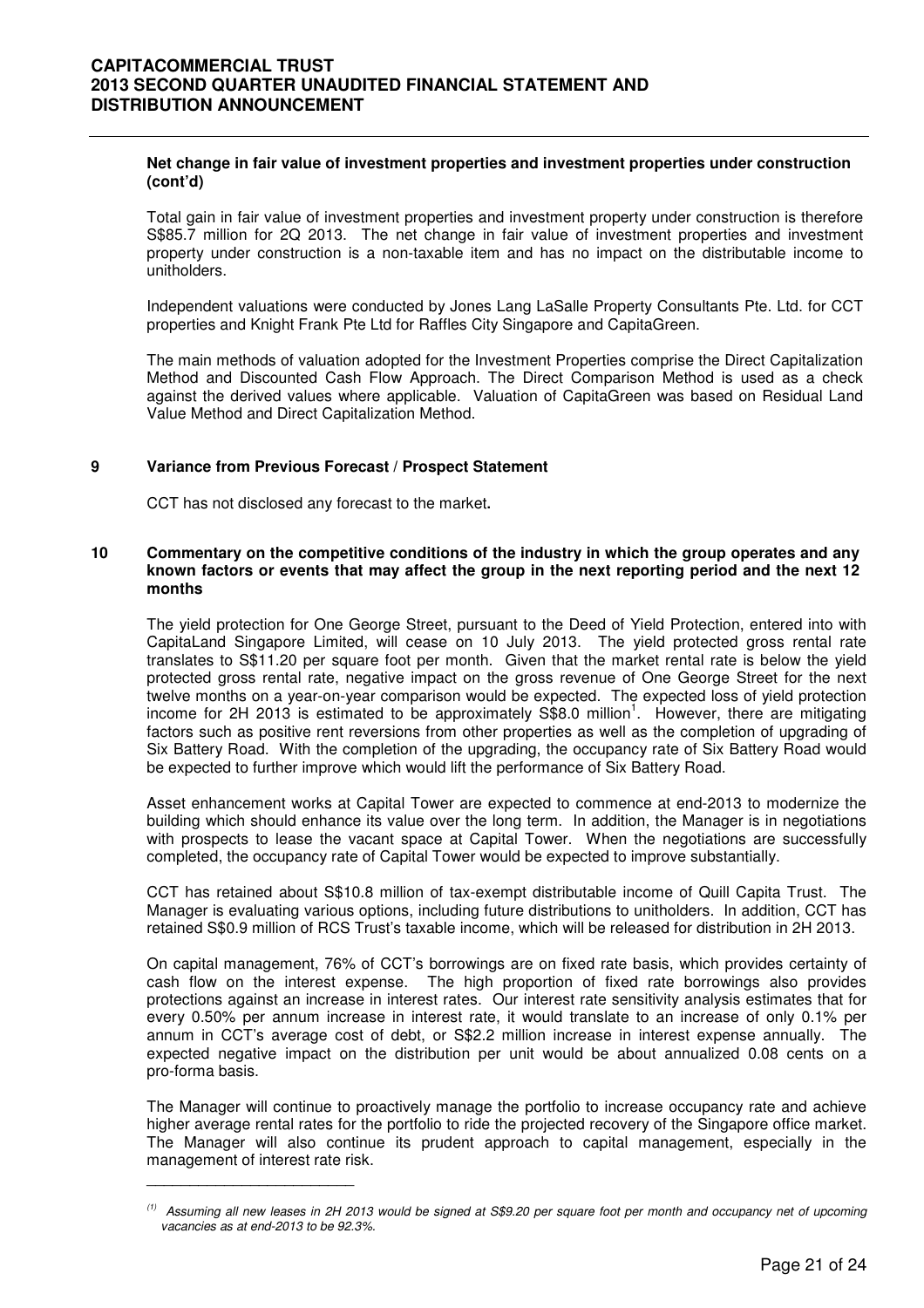### **11 Distributions**

### **11(a) Current financial period**

|                                             | Any distributions declared for the current financial period?                                                                                                                                                                                                                                                                                                                                                                                                           | Yes. |
|---------------------------------------------|------------------------------------------------------------------------------------------------------------------------------------------------------------------------------------------------------------------------------------------------------------------------------------------------------------------------------------------------------------------------------------------------------------------------------------------------------------------------|------|
| Name of distribution                        | Distribution for the period from 1 January 2013 to 30 June 2013                                                                                                                                                                                                                                                                                                                                                                                                        |      |
| Distribution type                           | Taxable income                                                                                                                                                                                                                                                                                                                                                                                                                                                         |      |
| <b>Estimated Distribution</b><br>rate $(1)$ | Taxable income distribution :- 4.01 cents per unit                                                                                                                                                                                                                                                                                                                                                                                                                     |      |
| Par value of units                          | Not meaningful                                                                                                                                                                                                                                                                                                                                                                                                                                                         |      |
| Tax rate                                    | Taxable income distribution<br>Qualifying investors and individuals (other than those who hold<br>their units through a partnership) will generally receive pre-tax<br>distributions. These distributions are exempt from tax in the hands<br>of individuals unless such distributions are derived through a<br>Singapore partnership or from the carrying on of a trade, business<br>or profession.<br>Qualifying foreign non-individual investors will receive their |      |
|                                             | distributions after deduction of tax at the rate of 10%.                                                                                                                                                                                                                                                                                                                                                                                                               |      |
|                                             | All other investors will receive their distributions after deduction of<br>tax at the rate 17%.                                                                                                                                                                                                                                                                                                                                                                        |      |
| Books closure date                          | Wednesday, 31 July 2013                                                                                                                                                                                                                                                                                                                                                                                                                                                |      |
| Date payable                                | Thursday, 29 August 2013                                                                                                                                                                                                                                                                                                                                                                                                                                               |      |

Note:

(1) The above estimated DPU was computed on the basis that none of the Convertible Bonds is converted into Units on or before the books closure date. Accordingly, the actual quantum of DPU may differ if any of the Convertible Bonds is converted into Units on or before the books closure date.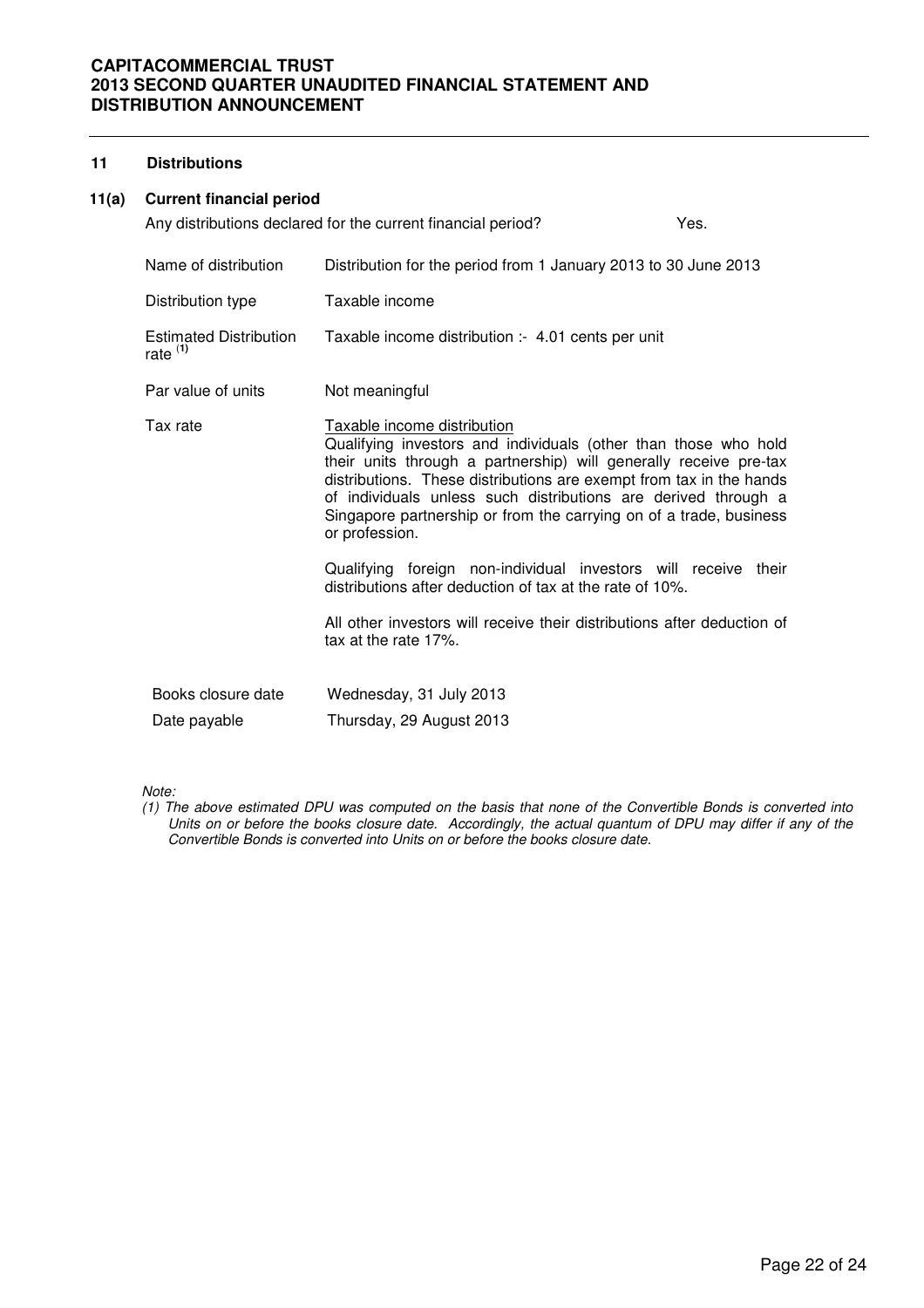# **11(b) Corresponding period of the preceding financial period**  Any distributions declared for the current financial period? The Mes. Name of distribution Distribution for the period from 1 January 2012 to 30 June 2012 Distribution type i) Taxable income ii) Tax exempt income Estimated Distribution rate i) Taxable income distribution :- 3.94 cents per unit ii) Tax-exempt income distribution :- 0.02 cents per unit Par value of units Not meaningful Tax rate Taxable income distribution Qualifying investors and individuals (other than those who hold their units through a partnership) will generally receive pre-tax distributions. These distributions are exempt from tax in the hands of individuals unless such distributions are derived through a Singapore partnership or from the carrying on of a trade, business or profession. Qualifying foreign non-individual investors will receive their distributions after deduction of tax at the rate of 10%. All other investors will receive their distributions after deduction of tax at the rate 17%. Tax-exempt income distribution Tax-exempt income distribution is exempt from tax in the hands of all unitholders. Tax-exempt income relates to the net income from the income distribution received from Quill Capita Trust. Books closure date Tuesday, 31 July 2012 Date payable Wednesday, 29 August 2012

**12 If no distribution has been declared/recommended, statement to that effect** NA

### **13 General mandate relating to interested party transactions**

The Trust has not obtained a general mandate from unitholders for Interested Person Transactions.